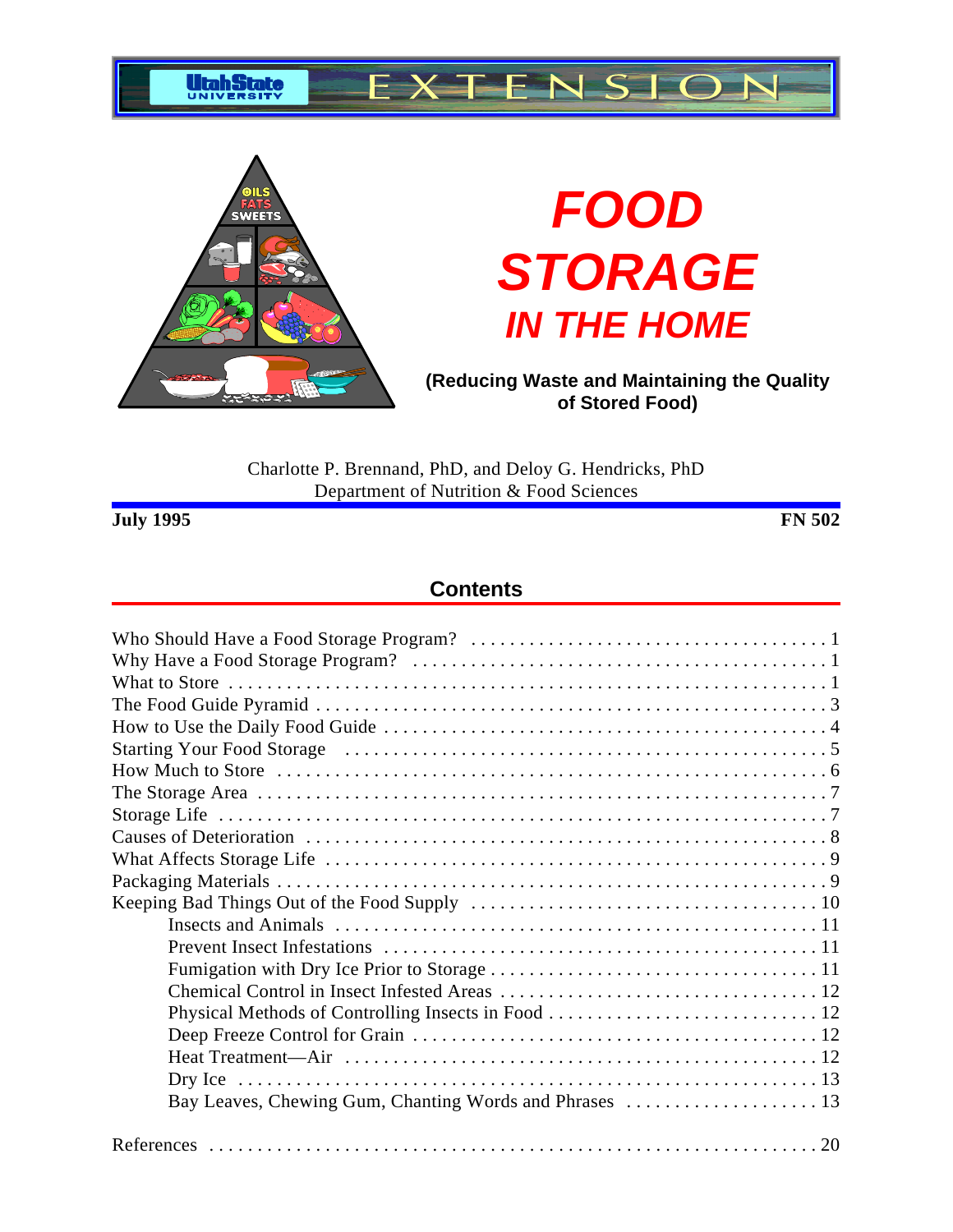## **WHO SHOULD HAVE A FOOD STORAGE PROGRAM?**

We never know what emergency may befall us during which we may not be able to obtain food or drink. The emergency may be loss of job or inability to work due to accident or illness. This may result in a situation where financial resources to purchase food would not be available or may be decreased appreciably. Natural catastrophe such as flood, earthquake or storms may result in temporary inability to distribute food to supermarkets. Under these conditions even having money to purchase food does not mean it can be obtained.

Even in the United States each of the above conditions occurs occasionally. Because of the possibility of such emergencies the Civil Defense recommends storing food and drink adequate for your family's needs for a two-week period. Certain church organizations have recommended their members "Have on hand a year's supply of food, fuel, clothing and where possible money."

#### **WHY HAVE A FOOD STORAGE PROGRAM?**

A food storage program is essential to provide for ourselves and our family members in an emergency. The biggest motivator most adults have is to avoid hearing a hungry child cry. Even the most "macho" man is distraught if he cannot provide food or beverage to prevent a child from suffering.

## **WHAT TO STORE**

#### *Water*

Since the human body is about 65 percent water we must consider it as an important nutrient. Rubner, a German physiologist, found that during starvation an animal can live if it loses nearly all the glycogen and fat, as well as half the body protein, but a loss of 20 percent of the water in the body results in death. One can live without food for over a month, but without water only a few days.

Sources of water for our bodies come from l) fluid foods in the diet, 2) solid foods in the diet, and 3) water produced in the body resulting from metabolism of energy nutrients. Water is lost from the body by way of the kidneys (urine), skin (perspiration), lungs (expired air), intestinal tract (feces), and eyes (tears). (See Table 1.)

A reasonable recommendation for water consumption per day would be a tablespoon for each 15 calories of food. A 2,200 calorie diet would require about 10 cups or 2 ½ quarts per day/person.

Water may be stored effectively by one of two methods: 1) individual containers of 1 - 2 gallon size; or 2) large immovable reservoirs of 50-100 gallon size. The advantage of small individual containers is the ease with which they can be transported. Large reservoirs, although immovable, may be connected to a potable water system so that circulation of fresh water is continuous.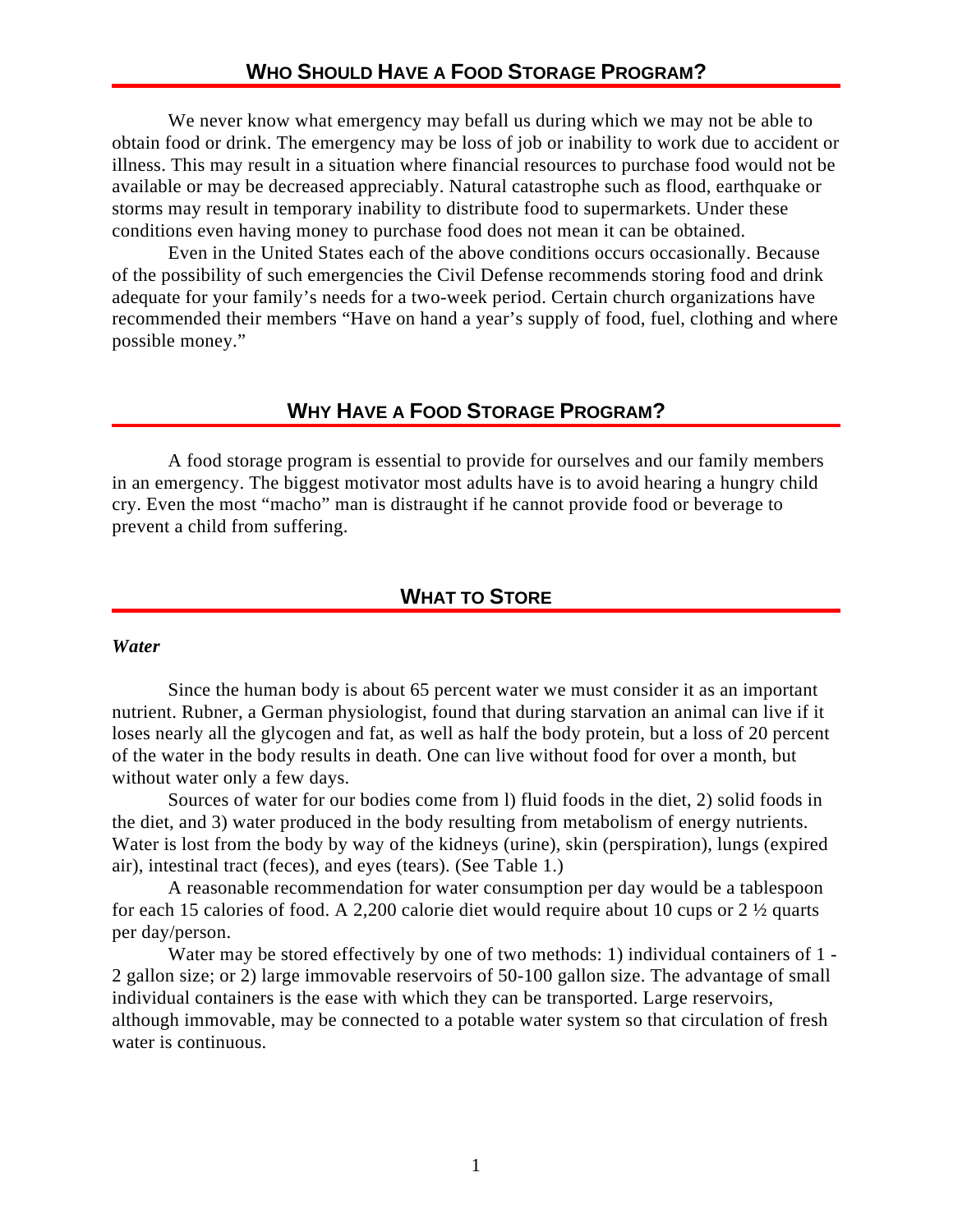#### **TABLE 1. WATER BALANCE**

| <b>Water Intake</b>                                 |                                                          |  |  |  |
|-----------------------------------------------------|----------------------------------------------------------|--|--|--|
| Liquid Food<br>Solid Food<br>Water produced in body | 4.7 cups<br>$2.1 - 3.8$ cups<br>$1.7 \text{ cups}$       |  |  |  |
| <b>TOTAL</b>                                        | $8.5 - 10.2$ cups                                        |  |  |  |
| <b>Water Output</b>                                 |                                                          |  |  |  |
| Vaporization (lungs $&$ skin)<br>Feces<br>Urine     | $3.9 - 4.2$ cups<br>$0.3 - 0.4$ cups<br>$4.2 - 5.5$ cups |  |  |  |
|                                                     | $8.4 - 10.1$ cups                                        |  |  |  |

*(Average Individual)*

Water may be stored for long periods of time (5 years or more) if it does not react with the container or its components. Glass, polyethylene, polyester, or metallized polyester containers all work well. Insure that lids do not contain paper components. Adding an insert or barrier of any of the above plastics will work well. Water stored for long periods in proper containers may taste flat, but can be improved by shaking, causing some air to be incorporated with it.

#### *Food Items*

Enough people have eaten for a long enough period of time that some conclusions on "What to Eat?" can be drawn from experience. Some average amounts of the nutrients required for growth, maintenance and reproduction of the human system have been published (see Table 2). These nutrients are distributed among the food groups: l) milk/cheese, 2) meat/poultry/fish, 3) vegetables 4) fruit, 5) bread/cereal, and 6) fat/alcohol/sweets/other. Appropriate servings from each food group combined into a daily intake will provide an adequate nutrient supply.

There are three key principles to consider (i.e., variety, balance, and moderation) for diet selection. Enough data has been generated by our tax dollars so that any person can quickly determine a nutritionally sound diet to support and maintain good health. Such information is found in the Food Guide Pyramid.

#### **TABLE 2. U.S. RDA's**

| Vitamin A        | 5,000 IU         |
|------------------|------------------|
| Vitamin D        | 400 IU           |
| Vitamin E        | 10 IU            |
| Vitamin C        | $60$ mg          |
| Folic Acid       | $0.4$ mg         |
| Thiamin          | $1.5 \text{ mg}$ |
| Riboflavin       | $1.7 \text{ mg}$ |
| Niacin           | $20$ mg          |
| Vitamin B6       | $2.0$ mg         |
| Vitamin B12      | $6.0$ mcg        |
| Biotin           | $0.3 \text{ mg}$ |
| Pantothenic Acid | $10 \text{ mg}$  |
| Calcium          | 1.0 g            |
| Phosphorus       | 1.0 g            |
| Iodine           | $150$ mcg        |
| Iron             | 18 <sub>mg</sub> |
| Magnesium        | $400$ mg         |
| Copper           | $2.5 \text{ mg}$ |
| Zinc             | $15 \text{ mg}$  |
| Protein          | 45g              |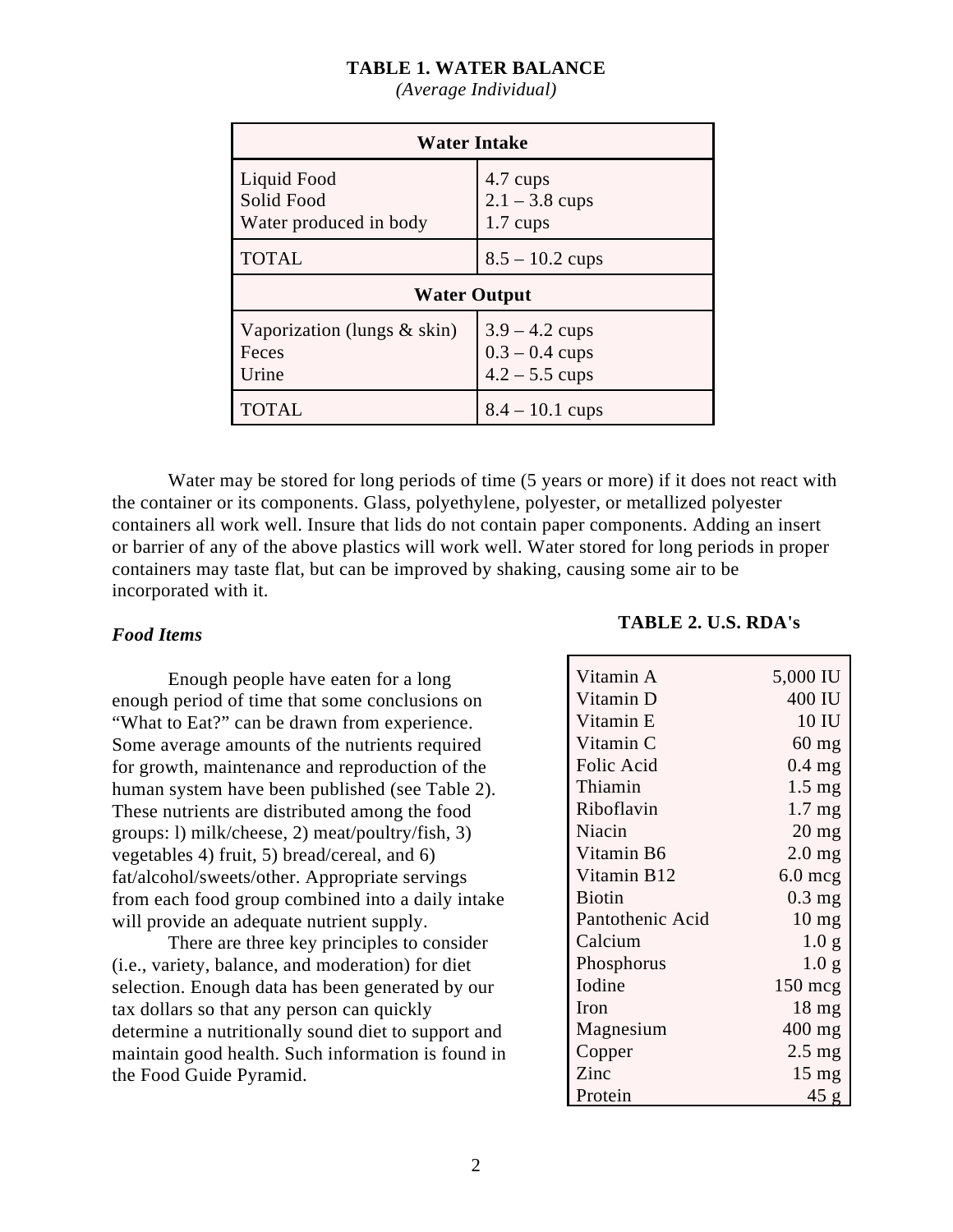Every individual does not like the same foods. Each family member should have some input into planning what foods to store. A simple, sensible rule is to store the foods that you normally eat, if they provide an adequate diet. This rule will insure that, l) family members will eat the food that is stored, and 2) stored food will be consumed within the shelf-life period. If the family prefers corn flakes, milk, sugar, juice and bread for breakfast, then these are the items to store. It is difficult to imagine much enthusiasm at the breakfast table if this family were to sit down to whole wheat, powered milk, honey, and a vitamin pill. A diet of these foods would become monotonous in a few days. Additionally, a marked alternation in diet could cause some temporary digestive problems.

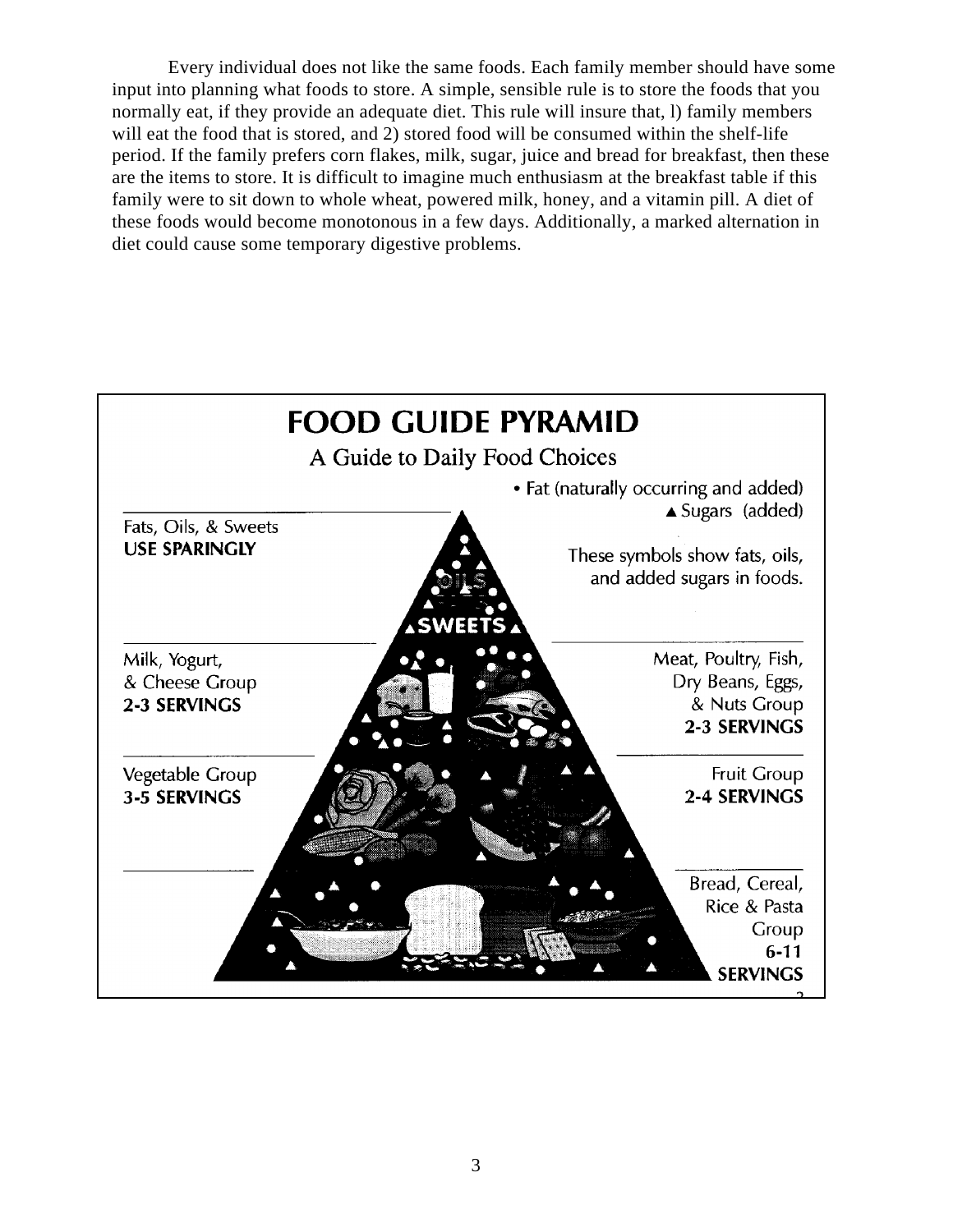# **HOW TO USE THE DAILY FOOD GUIDE**

# *What counts as one serving?*

## **Breads, Cereals, Rice, and Pasta**

1 slice of bread ½ cup of cooked rice or pasta ½ cup of cooked cereal 1 ounce of ready-to-eat cereal

### **Vegetables**

½ cup of chopped raw or cooked vegetables

1 cup of leafy raw vegetables

## **Fruits**

1 piece of fruit or melon wedge ¾ cup of juice  $\frac{1}{2}$  cup of canned fruit ¼ cup dried fruit

# **Milk, Yogurt, and Cheese**

1 cup of milk or yogurt 1 ½ to 2 ounces of cheese

## **Meat, Poultry, Fish, Dry Beans, Eggs, and Nuts**

2 ½ to 3 ounces of cooked lean meat, poultry, or fish Count ½ cup of cooked beans, or 1

egg, or 2 tablespoons of peanut butter as 1 ounce of lean mean (about  $\frac{1}{3}$  serving)

## **Fats, Oils, and Sweets**

LIMIT CALORIES FROM THESE especially if you need to lose weight

The amount you eat may be more than one serving. For example, a dinner portion of spaghetti would count as two or three servings of pasta.

# *A Closer Look at Fat and Added Sugars*

The small tip of the Pyramid shows fats, oils, and sweets. These are foods such as salad dressings, cream, butter, margarine, sugars, soft drinks, candies, and sweet desserts. Alcoholic beverages are also part of this group. These foods provide calories but few vitamins and minerals. Most people should go easy of foods from this group

Some fat or sugar symbols are shown in the other food groups. That's to remind you that some foods in these groups can also be high in fat and added sugars, such as cheese or ice cream from the milk group, or french fries from the vegetable group. When choosing foods for a healthy diet, consider the fat and added sugars in your choice from all the foods groups, not just fats, oil, and sweets from the Pyramid tip.

# *How many servings do you need each day?*

|                 | Women & some older<br>adults | Children, teen girls, active<br>women, most men | Teen boys & active men     |
|-----------------|------------------------------|-------------------------------------------------|----------------------------|
| Calorie level*  | about $1,600$                | about $2,200$                                   | about $2,800$              |
| Bread group     | 6                            |                                                 |                            |
| Vegetable group |                              |                                                 |                            |
| Fruit group     |                              |                                                 |                            |
| Milk group      | $*2-3$                       | $*2 - 3$                                        | **2-3                      |
| Meat group      | 2, for a total of 5 ounces   | 2, for a total of 6 ounces                      | 3, for a total of 7 ounces |

\*These are the calorie levels if you choose lowfat, lean foods from the five major food groups and use foods from the fats, oils, and sweets group sparingly.

\*\*Women who are pregnant or breastfeeding, teenagers, and young adults to age 24 need three servings.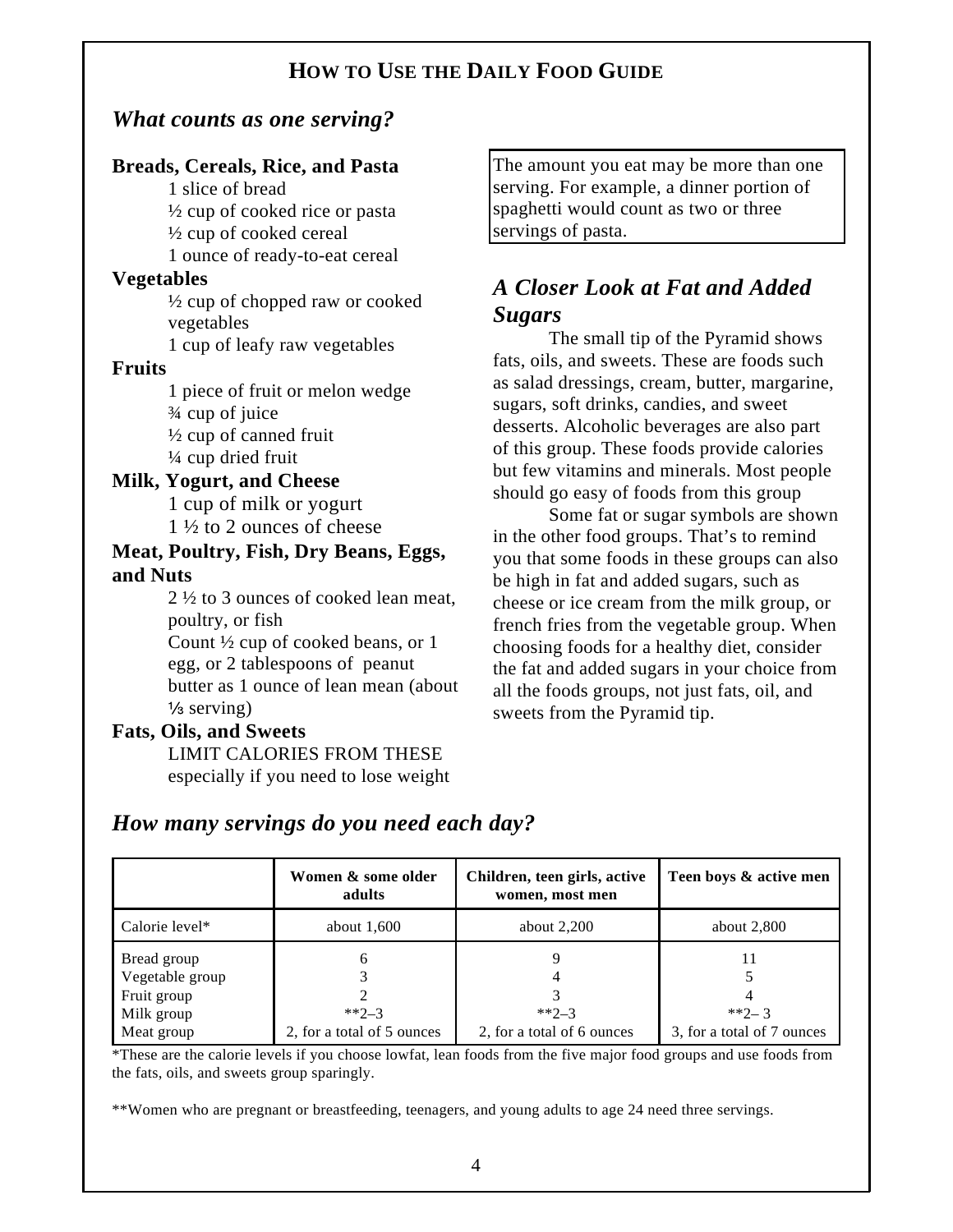Food comes in many forms. Fresh, frozen, dehydrated, canned, salted/cured, pickled, smoked, and pasteurized food can all play a role in a good storage system. All of these foods require some energy for their production, harvesting, preservation, storage, and preparation (cooking). In the absence of traditional energy sources some food forms may not be available or may not store for the normal shelf-life period. It is possible to convert some forms of food with short shelf-life into other forms with longer shelf-life. Fresh apples which spoil in 3-4 weeks at ambient temperatures (70°F) may be held 4-5 months at refrigerated temperatures (32 $\degree$ F). Frozen meat may be thawed, salted to a level of 12 percent salt, and then held at 60 $\degree$ F for several weeks. Before the meat is consumed salt must be leached from the tissues using fresh water so the resulting cooked product will be palatable. Frozen meat may be thawed and then canned without loss of quality. Vegetables and fruits which have been frozen are not acceptable when thawed and canned, but some kinds may be readily dehydrated after being frozen for short periods.

*Only store foods that your family will eat.*

# **STARTING YOUR FOOD STORAGE**

Food storage is viewed as a part of emergency preparedness. It is also a part of the program of a gardener to preserve and store away some of the fruits of his or her labor. Whatever the reason a person has for storing food beyond immediate needs, planning must be done to avoid waste.

There are a number of approaches to building a food storage program. Only two will be outlined, which can be adapted to fit individual needs. A major reason for not having food storage is the expense. A simple way to avoid a large cash outlay is to merely purchase double the items on the grocery list with each shopping excursion. The extra items are then marked with the purchase date and put into storage to be rotated out and replaced on the next shopping trip.

Perishable items such as fluid milk or eggs are difficult to work into this system. Therefore substitutes such as nonfat dried milk may be purchased for storage. Keep in mind, however, that there is a limit to the length of time that even these semi-perishable or dehydrated items can be stored.

A disadvantage of the double purchase system is that it is not as easy to benefit from sales prices. One advantage is that items are only purchased that are routinely used in menu planning, thereby reducing waste and improving rotation.

Another approach to beginning a food storage program is to use a lump sum of money such as a tax refund or a bonus check to purchase a large amount of basics for your family. The pamphlet "Essentials of Food Storage" has suggested that basics should include wheat, sugar or honey, salt and nonfat dried milk. While it is true that these items do store well, it is

important that the family will use what they store. This list could be modified to include grain products such as wheat and white flour, pasta products, rolled oats, rice, dried beans, split peas, lentils and other dehydrated fruits and vegetables. Cracked or whole wheat products do not store well

 *Your food storage is only as good and as nutritious - as the original quality.*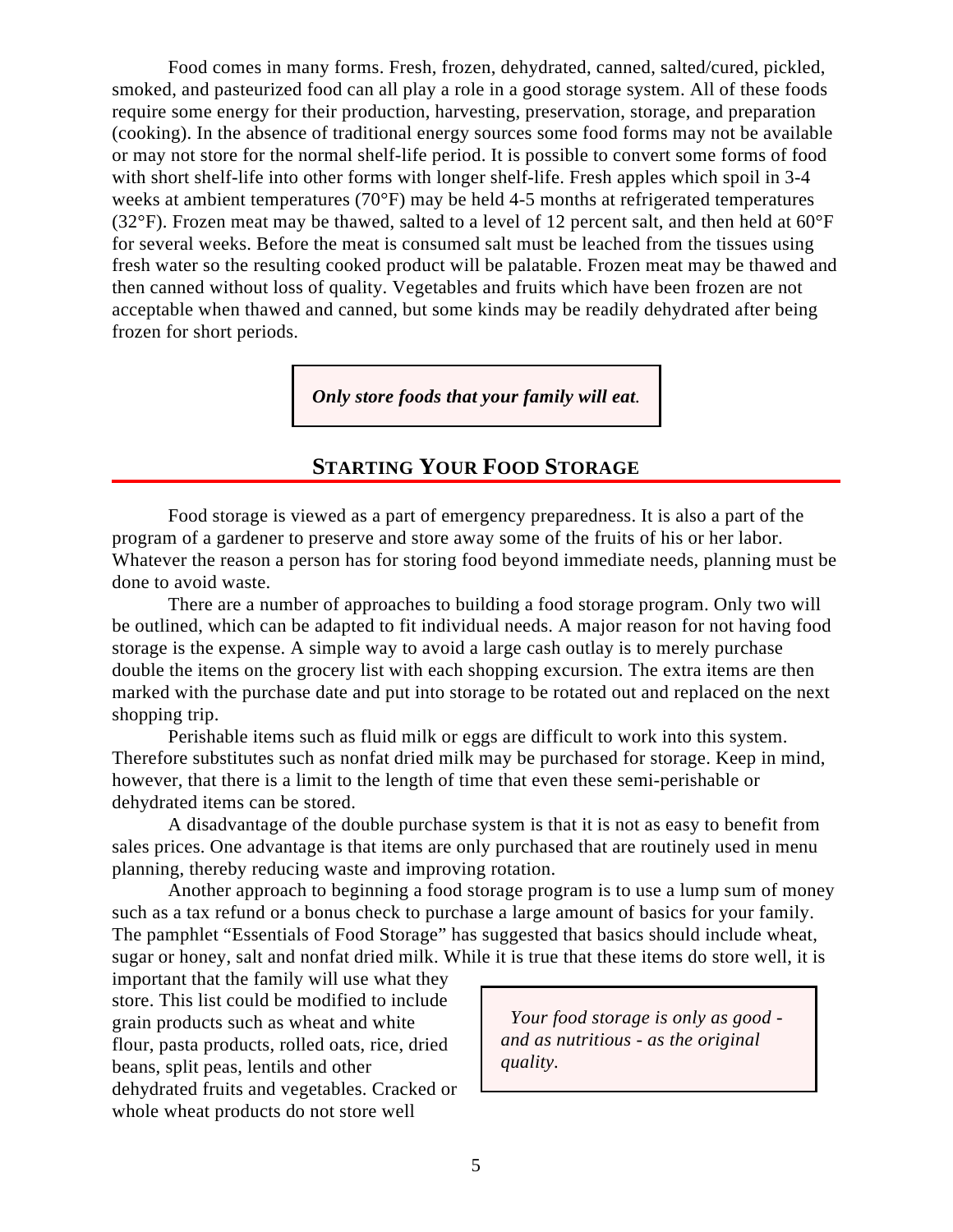because the membranes are broken that keep the oil in the wheat germ away from the iron and other minerals in the endosperm and the bran layer. Rancidity occurs at a rapid rate. Rolled oats are heat treated which destroys the lipase enzyme and therefore will store quite well.

When establishing a food storage program do not forget:

- 1. Store only those items you will use. If you do not currently include a food in your diet it is not likely that you will use it.
- 2. Do not purchase more than you will rotate and use within a 2 to 3 year period of time to reduce waste.
- 3. Insure that the quality of the item you purchase is acceptable. Quality does not improve upon storage for most foods.

Planning before you begin a food storage program will help to avoid pitfalls.

# **HOW MUCH TO STORE**

Many families or individuals desire to maintain a 12 month supply of food. Most food storage systems in Utah involve growing and preserving food at home from gardens and orchards. Generally, these sources provide a major portion of foods to the storage systems between June and October. Home meat supplies are most commonly obtained in the fall of the year when wild game seasons occur, and following pioneer traditions of slaughtering domestic animals during the cooler months to take advantage of natural refrigeration.

If you were to sample most Utah family food storage programs in November, about 45 percent would have adequate stores of food for one year. If the same families were resampled in May only 20 percent would still have a years supply on hand. Families which did not have a years supply in May had used food from storage and had no garden or orchard to replenish the supply during the winter months. For this reason, it is suggested that an 18 month supply be stored in order to maintain a 1 year supply of food. The extra 6 months supply of food would be available between December and June when most systems are at their lowest level.

Families that were resampled and still had a years supply in May did so because they never used food from their storage system. We have analyzed over 10,000 food storage

systems in Utah and found that many people are under the illusion that food lasts forever. Their food storage systems are designed so that a years supply is purchased and

*14 gallons of water per person (2 week supply) 1 pound of dry matter per person per day of dried foods*

stored until needed. Consequently they have some stored food that is 10, 20, and 25 years old. In view of what is known about shelf-life, these systems are quite wasteful and inefficient.

One pound of dry matter provides about 1600 calories of energy. Because energy is the most critical item in a food storage program (it will prevent the baby from being hungry) it should be considered first. Thus dried beans, flour, wheat, rice, sugar, dried fruits or vegetables, pastas or dried skim milk all provide about 1600 calories per pound. While 1600 calories will not adequately meet the energy needs of a hard-working large man it will quiet hunger pangs for individual members of a family. One pound of dry matter per person per day serves as a basis for a food storage program. Generally in Utah with our home gardens a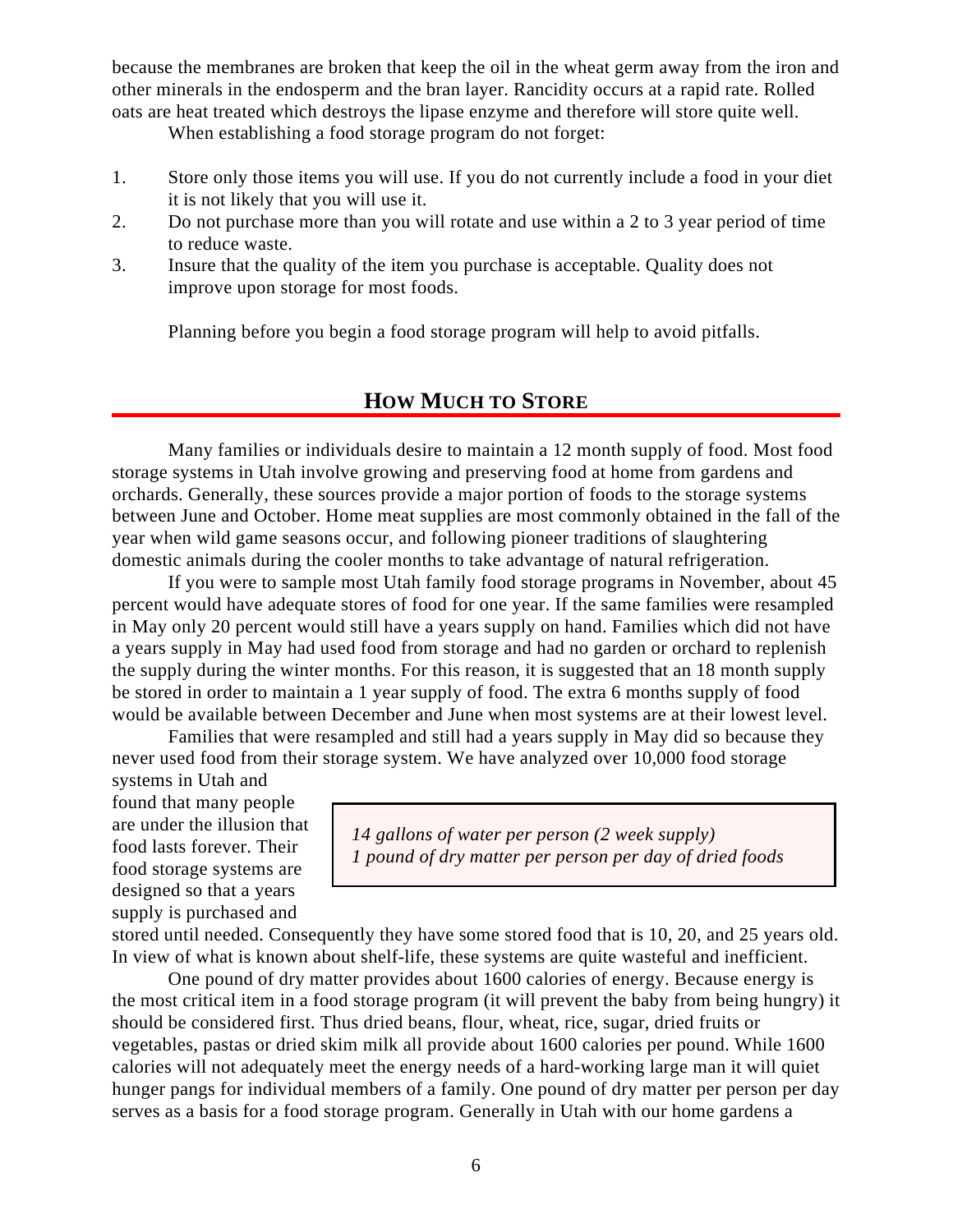family will supplement the dried products with fresh fruits and vegetables in a storage pit or cellar as well as canned or frozen fruits and vegetables.

## **THE STORAGE AREA**

The storage area should be located where the average temperature can be kept above 32°F and below 70°F. Remember that the cooler the storage area the longer the retention of quality and nutrients. Freezing of some items, such as canned products, should be avoided since the expansion of the food during freezing may rupture (metal) or break (glass) the container, or break the seal on lids on glass bottles, and allow the food to be contaminated. This could pose a serious safety risk when the food thaws.

The storage area should be dry (less than 15 percent humidity), and adequately ventilated to prevent condensation of moisture on packaging material. The area should be large enough so that shelves can accommodate all of the stored food and adequate space is available to keep the area clean and tidy. A 9 x 12 foot room with 10 foot ceilings will provide adequate space for a family of six to store an 18 month supply of food. Food should not be stored on the floor. It is a good idea to have the lowest shelf 2-3 feet off the floor in flood prone areas. Shelves should be designed so that a simple rotation system can effectively allow the oldest food to be used first and the newest food to be held within the shelf-life period.

When designing and building a food storage area, do it to minimize areas where insects and rodents can hide. As practical, seal all cracks and crevices. Eliminate any openings which insects or rodents may use to gain entrance to the storage area.

Electrical equipment such as freezers, furnaces and hot water heaters should not be housed in the storage area. These appliances produce heat, unnecessarily increasing storage temperatures. Insulation of the storage area from other areas of the house will effectively reduce the average yearly temperature of the food.

*The cooler your storage, the longer the food will maintain quality.*

## **STORAGE LIFE**

Quality and nutritive value of food deteriorates during storage, therefore foods should not be held for long periods beyond their established shelf-life. When food is stored too long, there is the risk of two things happening: 1) color, flavor, aroma, texture or appearance deteriorate to a level where people will not consume the food, and 2) nutrient deterioration may be severe enough to render the food an unreliable source of specific nutrients.

> *Properly processed canned, dried, and frozen (never thawed) foods do not become unsafe when stored longer than the recommended time, but palatability and nutrient quality are diminished.*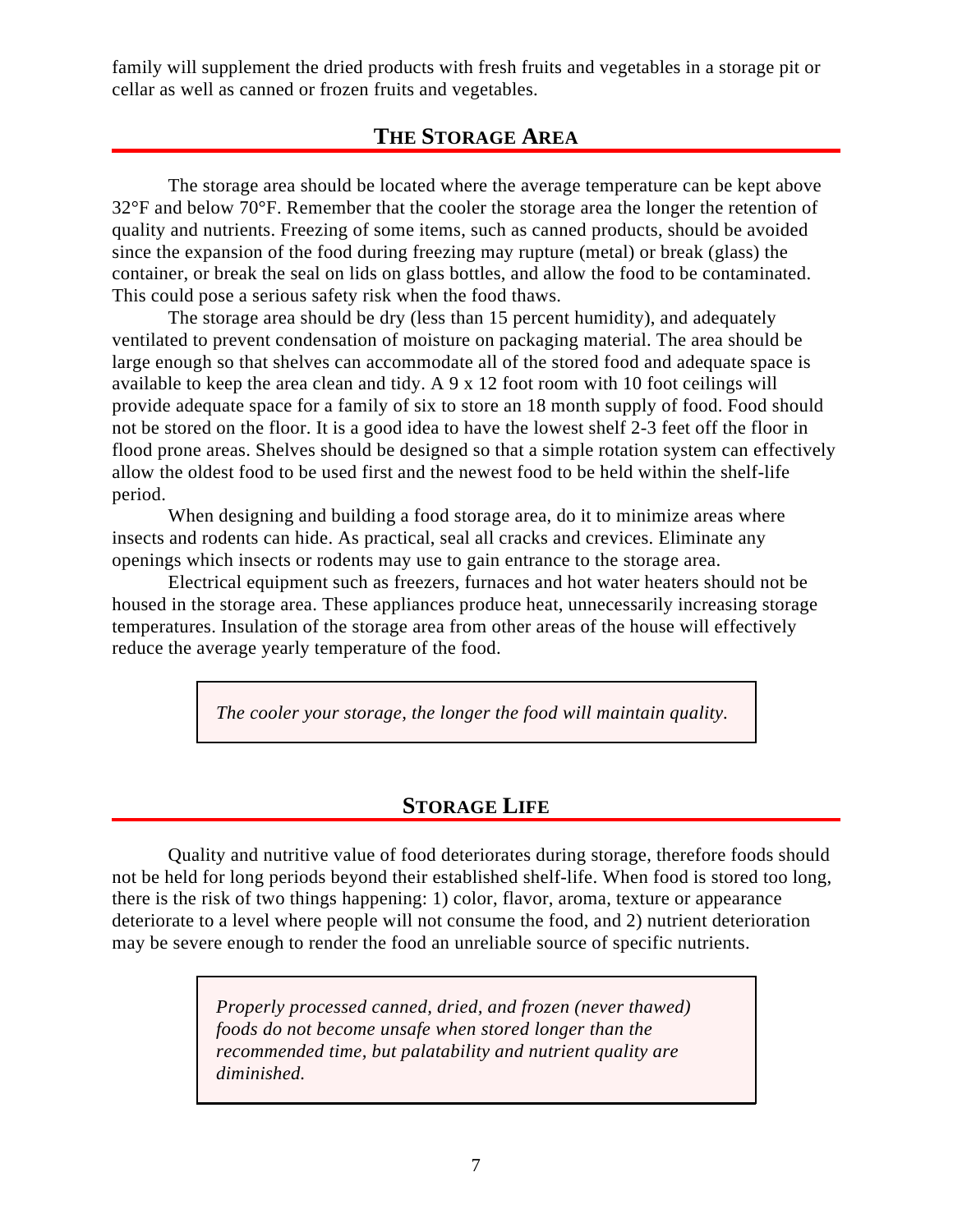### *Self Destruction*

All living systems, whether plant or animal, were designed with a self-destruction mechanism. With death or harvest, this mechanism is activated. If allowed to proceed, naturally occurring enzymes in the food will cause discoloration, and undesirable flavor and textural changes such as when an apple rots. As animals and plants are slaughtered or harvested, they lose the protective devices provided by a living system. When wheat is ground, the kernel dies and becomes vulnerable to rancidity.

#### *Microorganisms*

Bacteria, yeasts and molds are the most common causes of spoilage of food and foodborne illness. Processing methods are designed to control microorganisms by either killing them (ex. canning) or preventing their growth (ex. drying or freezing). It is important to realize that a food which is safe due to inhibition of microorganisms loses that safety when conditions change. Dried beans that are cooked are no longer safe to store at room temperature. When meat is thawed, it still contains living organisms and therefore must be held under refrigeration and used within a fairly short time period.

## *Insects and Rodents*

Rodents deposit waste products in stored grains. Insects grow in flour, hatching eggs, to produce larvae. Cleanliness and good packaging are important in the avoidance of both problems.

#### *Contamination*

Stored food can become unsafe to consume from contact with undesirable substances. Be aware of what nonfood material is in close proximity to the stored food. This includes packaging in nonfood-approved substances such as storing wheat in plastic garbage bags.

## *Chemical Changes*

Flavor and color changes can occur during storage; especially when stored in packages which do not exclude air and light. Baking powder can lose its sizzle and baked products won't rise.

# **WHAT AFFECTS STORAGE LIFE**

Shelf-life is defined as the period of time between slaughter or harvest and consumption. Shelf-life may be relatively short (a few hours) or may be extended for a number of months. Scientists determine the shelf-life of a food by storing it under carefully controlled conditions for a given period of time. During this storage period measurements are made to monitor changes in two important parameters: l) the quality of the food (i.e., color,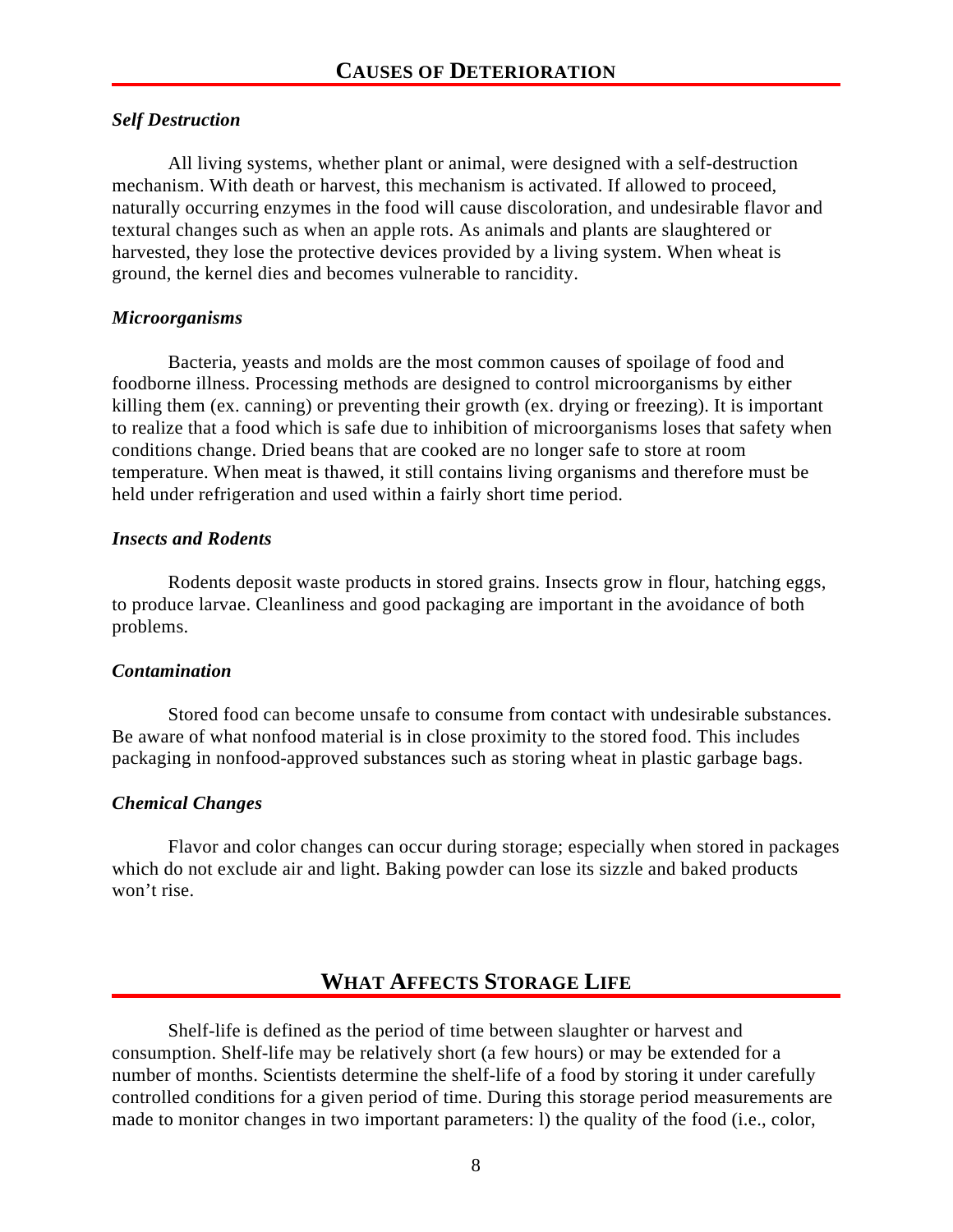flavor, texture, odor), and 2) the nutrients it contains (i.e., vitamins, protein, fat, water, minerals, and carbohydrate).

There are several important factors which influence shelf-life and are important to consider in a food storage program. Temperature, humidity, packaging material, irradiation by sunlight, the protection from insects and rodents, and formation of natural toxicants are just a few of the parameters which must be considered in establishing shelf-life recommendations. Since storage temperature is one of the most important factors, perhaps a general rule might be appropriate. The lower the temperature the longer the shelf-life. Persons storing foods in a garage at an average temperature of 90°F should expect a shelf-life less than half of what could be obtained at room temperature (60-70°F) which in turn is less than half the storage life in cold storage (40 $^{\circ}$ F). We have adjusted many of the recommendations to a 70 $^{\circ}$ F environment (see Tables 3, 4, 5, 6). This is about the average basement storage temperature for Utah. Persons storing food at 90°F should reduce the recommendation by one-half in most cases. These recommendations were not made to establish how long food may be stored, but to provide data for a sensible rotation system. For instance, canned condensed milk may be stored safely for 5 years, but the quality and nutrient content will never be improved over what it was between 1-12 months. The quality may be so poor no one will consume it.

Irradiation by sunlight can also induce physical and chemical changes in food. Insects and animals can consume food and spread disease. High humidity increases perishability of many foods. Selective packaging material which can exclude light, air, and moisture enhances the length of shelf-life.

## **PACKAGING MATERIALS**

While many families have gone to great lengths to insure an adequate store of food in their homes, not much thought has been given to packaging the food.

Food should only be stored in food-grade containers. A food-grade container is one that will not transfer non-food chemicals into the food and contains no chemicals which would be hazardous to human health. Some good examples of containers not approved for food use are trash or garbage bags, paint or solvent cans, industrial plastics and fiber barrels that have been used for non-food purposes. The safety of any packaging material can be determined by contacting the manufacturer and asking if a particular container is approved for food use. Many manufacturers are beginning to indicate on the container label if it is approved for food use.

Consumers who have stored food in containers other than those approved for food use should dispose of the food immediately. Bury the food deep in the ground where animals do not have access to it. There is no stored food that is worth enough to risk chemical contamination by non-food chemicals and a potential hazard to human health.

Plastic films and containers of food-grade quality are made from polycarbonate, polyethylene and polyester. They differ in characteristics of density, strength and barrier properties. To increase moisture and oxygen barrier properties, films have been laminated. Laminated plastics may include a metallic layer which will greatly increase barrier properties. Military food packaged in metallized polyester, polyethylene wrap has a long shelf life (5+ years) if kept cool.

When safe packaging material has been identified, some suggestions as to size and durability are warranted. Containers for storage of dry foods such as wheat, beans, rice, oatmeal, and cornmeal should have a maximum of 20-30 pound capacity. These sizes may be moved easily by one adult person. More important is that these smaller amounts of food will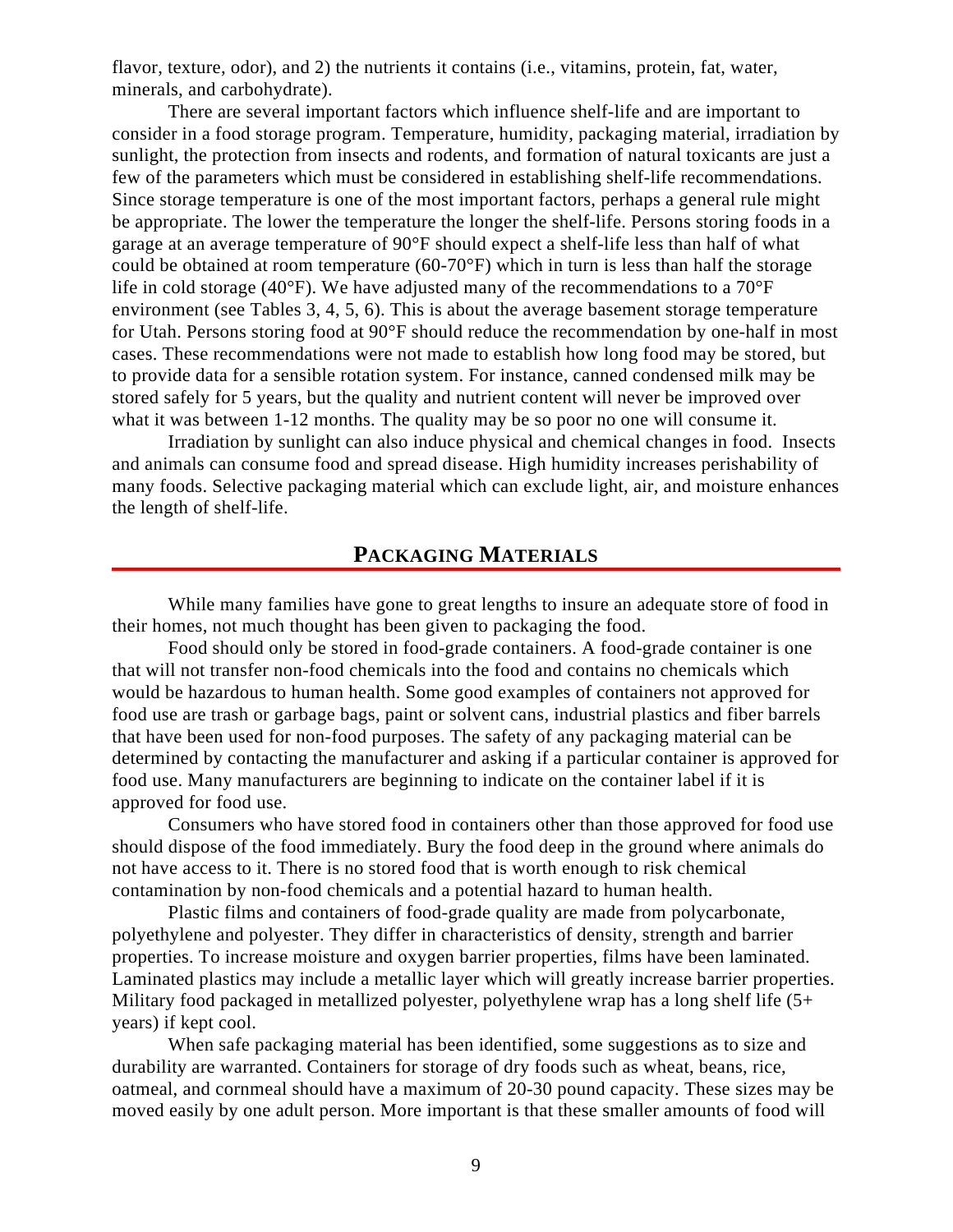be used up in a relatively short period of time, thus reducing the chance for contamination or infestation by insects. Smaller containers provide a way of using the food, but not exposing large quantities to the environment during use periods.

Metal cans used in the canning industry are only designed to last a few years. Losses of canned foods usually occur due to breakdown of the can rather than extensive deterioration of the food under normal storage conditions. Sealed number 10 cans are popular for dehydrated foods mainly due to size, convenience and minimal exposure of the foods to the environment.

Glass jars, which are popular among home canners, are quite inert compared to metal cans, but are less durable to shock. Fiber boxes, which were the original containers for glass jars, make excellent storage containers for jars of fruit since they exclude light and effectively separate individual jars to prevent breakage.

Glass, metal and plastic containers, especially if they have tight-fitting lids and no open crevices or seams, are usually the containers of choice.

If food items, such as grain or cereals, are insect-free when placed in these containers, they will most likely stay insect-free after a long period of storage. Glass jars have the advantage that you can see what's in them.

Flexible plastic containers last longer and are more durable if placed inside a rigid container. Information on the suitability of flexible plastic containers for protecting food from insect infestations is limited. If the food is insect-free to begin with, and if the packages are properly sealed, they should prove satisfactory.

#### *Chemicals*

Non-food household chemicals should not be stored in the same area with food. Volatile chemical compounds can be

transferred to the food and affect the flavor and odor. These chemicals should be stored in a separate area where children do not have access to them.

*Date and rotate food in your storage.*

Many consumers have requested information concerning the chemical treatment of food prior to storage to extend the shelf-life

and prevent insect infestation. Before using any chemical treatment, check to make sure it is safe to use and determine what levels of the chemical are safe and effective.

## **KEEPING BAD THINGS OUT OF THE FOOD SUPPLY**

Clean, cool, dry storage areas are preferred. Avoid storing food in open containers on shelves. Keep food storage areas free from spilled food and food particles. Good housekeeping helps prevent insect infestations. To prevent or at least minimize insect infestations in stored food products it would be ideal to store them somewhere between 35°F and 45°F. Realistically, if they can be stored below 65°F it will be helpful.

#### *Insects and Animals*

In the best interests of the family budget, food conservation, clean food and health, stored food items should be protected from contamination and damage from insect pests.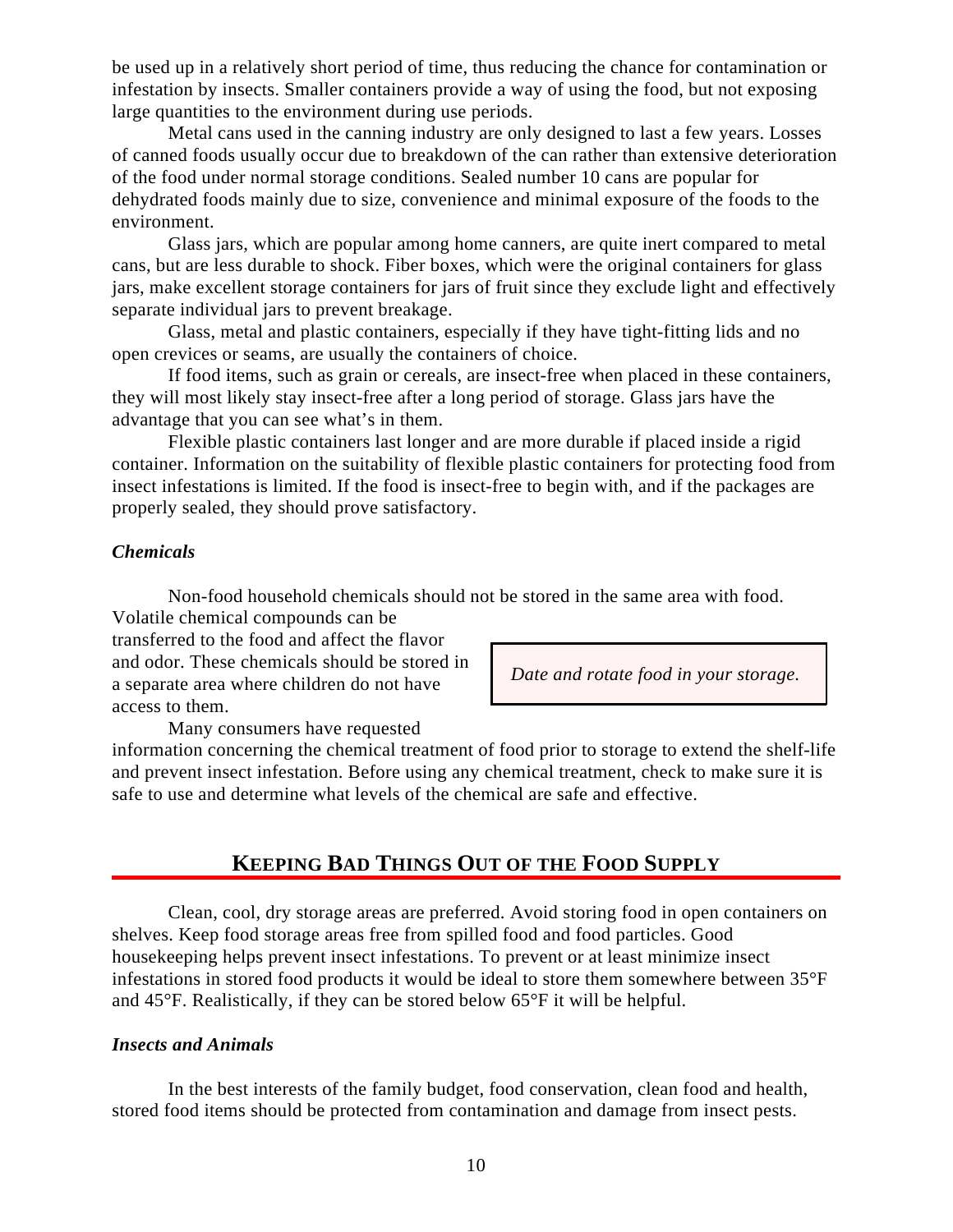Small flour beetles, dermestids, weevils, larder beetles, several kinds of moths and other stored food pests readily infest, contaminate, destroy, and consume accessible food supplies. It is important to prevent or reduce these kinds of losses whenever possible.

#### *Prevent Insect Infestations*

To prevent insect infestations in bulk foods, keep all stored foods in tight, clean, metal, plastic, or glass insect-proof containers that have tight fitting lids and no open seams or crevices. Store food off the floor and away from damp areas.

#### *Fumigation with Dry Ice Prior to Storage*

To fumigate home stored wheat or similar products, spread about 2 ounces of crushed dry ice on 3 or 4 inches of grain in the bottom of the container, then add the remaining grain to the can until it is at the desired depth. If fumigating large quantities use 14 ounces for 100 pounds of grain or 1 pound of dry ice for each 30 gallons of stored grain. At approximately 75 cents a pound for dry ice the cost of fumigating is reasonable.

Since the fumes from vaporizing dry ice are heavier than air, they should readily replace the existing air in the container. Allow sufficient time for the dry ice to evaporate (vaporize) before placing the lid on all the way (approximately 30 minutes). The lid should not be made tight until the dry ice has pretty well vaporized and has replaced the regular air. Then it can be placed firmly on the container and sealed.

Should pressure cause bulging of the can after the lid has been put in place, remove the lid cautiously for a few minutes and then replace it. If using plastic bags in the can, don't seal the bags until the dry ice has vaporized. Carbon dioxide will stay in the container for some time, provided the container lid is tight. When practical, follow the above procedure in a dry atmosphere to reduce the condensation of moisture in the bottom of the can.

Dry ice tends to control most adult and larval insects present, but probably will not destroy all the eggs or pupae. If a tight fitting lid is placed firmly on the container after the dry ice has vaporized, it may keep enough carbon dioxide inside to destroy some of the eggs and pupae. After 2 to 3 weeks another fumigation with dry ice may be desirable to destroy adult insects which have matured from the surviving eggs and pupae.

If properly done, these two treatments should suffice. Yearly treatments are not indicated unless an infestation is recognized.

*Caution: Dry ice should always be handled with care. It should not be accessible to young children or to adults who are not aware of its vaporizing properties.*

#### *Chemical Control in Insect Infested Areas*

If the infestation is extensive, dispose of the contaminated food. If the infestation is light, you may be able to salvage the product, but in most cases it will be to your advantage to dispose of any insect infested food you have in storage, including spices.

Remove all food packages and containers from the infested area. Clean the shelves, and as appropriate, remove the lower kitchen drawers and clean the areas behind and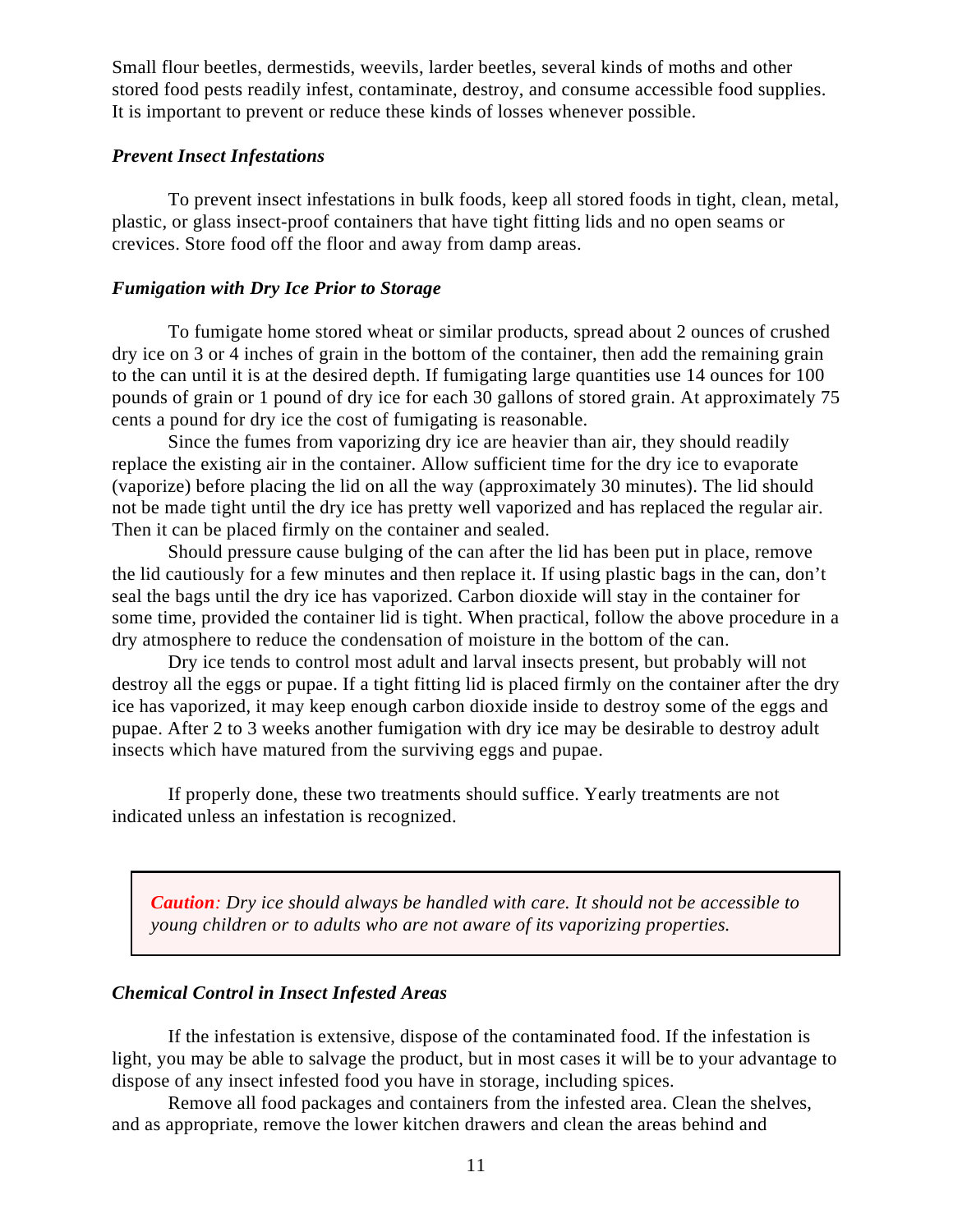underneath the drawers with an extension to the vacuum. Then spray the area with a household formulation of an approved insecticide such as pyrethrum or Malathion. If an aerosol formulation is used, the dosage should be no problem. If mixing a concentrated insecticide with water, follow label directions. Spray cracks and crevices under shelves and along mop boards. Do not spray the insecticide directly on food, food preparation surfaces, such as bread boards, or on any food equipment or utensils. If appropriate, once the spray dries, cover the shelves with clean shelf paper or foil before returning food packages to the shelves.

Kerosene-based sprays should not be used around flour since the flour may absorb the kerosene. If treating an area where flour is stored, remove the flour before treating and place it back on the shelves after the kerosene odor is gone. Do not spray oil-based insecticides on asphalt-tile floors.

Household formulations of Diazinon, Baygon (propoxur), Malathion, or Drione, may be used for crack and crevice treatment behind radiators, under sinks, and in ant runs to destroy ants, roaches, earwigs, silverfish and roaming flour-infesting insects. See label directions for information on insects controlled by these chemicals and the appropriate uses.

NOTE: Most insecticides are poisonous to man and animals. Follow instructions on the label. Do not store pesticides near foods or medicines. Keep all pesticides out of the reach of children, pets, and livestock.

#### *Physical Methods of Controlling Insects in Food*

Clean, cool, dry storage areas are preferred. Avoid storing food in open containers on shelves. Keep food storage areas free of spilled food and food particles. Good housekeeping helps prevent insect infestations.

#### *Deep Freeze Control for Grain*

Small quantities of grain, 1 to 10 pounds, can be put in medium to heavy food grade plastic bags and placed in a deep freeze for 2 to 3 days. This will usually destroy all stages of any insect pests which are present.

As a check spread the deep freeze treated grain on a cookie tray at room temperature until thawed. If live insects are present they will probably be seen crawling about. If they are present, repeat the process. If not, remove any insect fragments, put the grain in an approved container and store it in a cool, dry place.

#### *Heat Treatment—Air*

When packaged goods such as beans, cereals, whole grains, nut meats, and similar dried foods become infested they may be "sterilized" by heating in an open oven as follows.

Spread a shallow layer of wheat in a cookie tray or large pan. Pre-heat the oven to about 140° to 150°F. Put the tray in the preheated oven and leave it there for 30 minutes or more. The oven door should be left slightly open to avoid overheating. This treatment should destroy all stages of the insect if the layer of grain on the tray is not too thick (1/2 inch). Next, remove the tray and cool the wheat thoroughly before returning it to a clean, dry storage container. As necessary, use a fan to blow off any existing insect fragments. Where large quantities of dry food are to be treated, this method is not practical.

Heat is detrimental to the proteins in wheat and may reduce the ability of the bread to rise properly. Some reduced loaf volume and heavier texture may be apparent when using heat treated grains.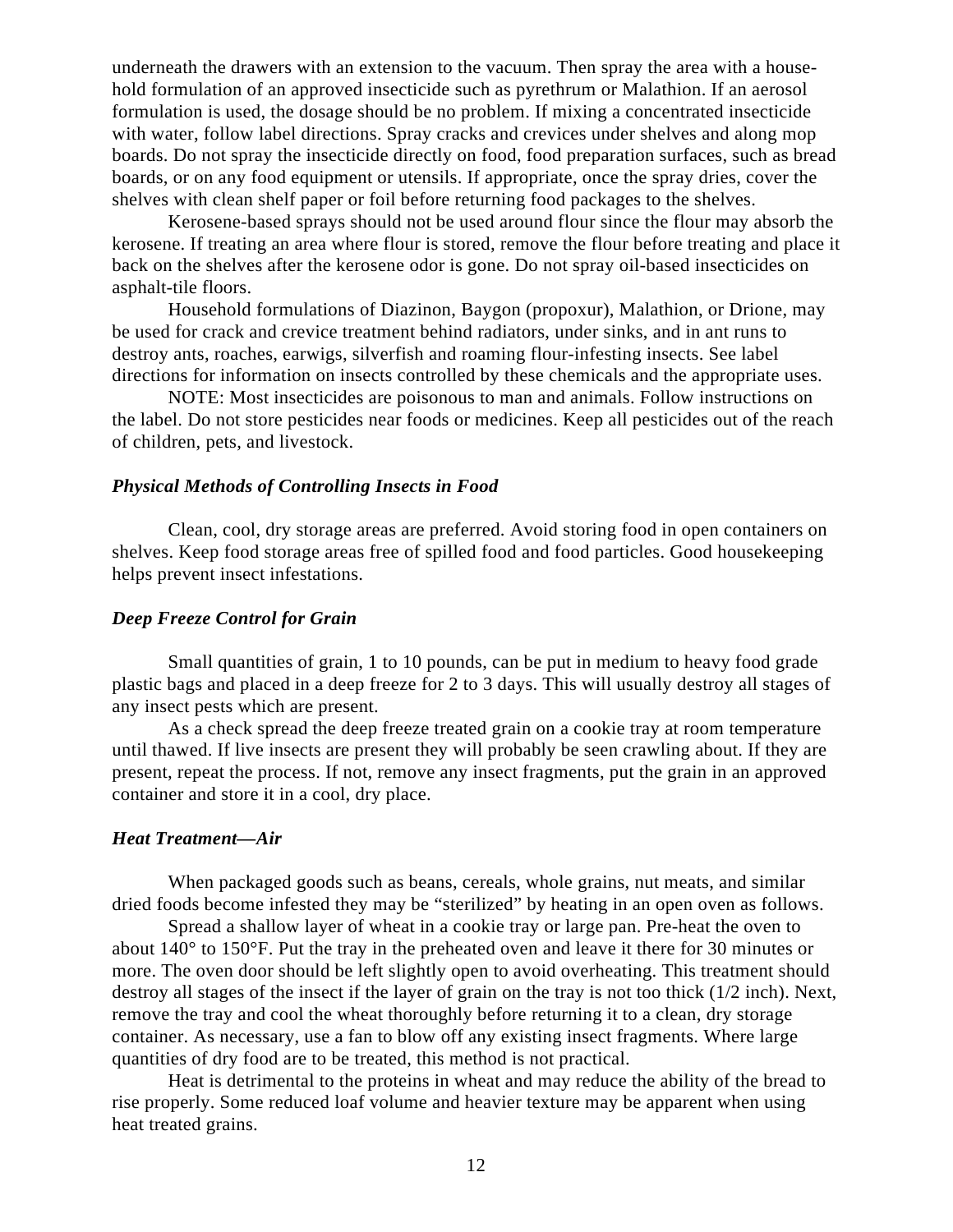Food may be fumigated with dry ice as previously described.

### *Bay Leaves, Chewing Gum, Chanting Words and Phrases*

We receive numerous inquiries asking about exotic treatments to prevent insect infestations in stored grain. In unofficial experiments we have conducted, it was noted that some insects will continue to feed when enclosed in containers with tight fitting lids, even in the presence of these exotic suggestions. We have also concluded that chanting words and phrases fall upon deaf ears. Some consumers have reported on the effectiveness of many exotic treatments. Our investigations have shown these instances to only be effective when no insects were initially present in the food.

| <b>Food Component</b>          | <b>Storage Condition</b>    | Average<br><b>Storage</b><br><b>Temperature</b> | <b>Storage Area</b>               | Optimum<br>Length of<br><b>Storage</b> |
|--------------------------------|-----------------------------|-------------------------------------------------|-----------------------------------|----------------------------------------|
| Fresh potato                   | ventilated boxes or<br>bags | $35 - 40$ °F.                                   | moderately moist pit<br>or cellar | 6 months                               |
| Fresh sweet potato             | ventilated boxes or<br>bags | $55 - 60$ °F.                                   | dry basement                      | 6 months                               |
| Canned potato                  | original container          | $70^{\circ}$ F.                                 | dry basement                      | 30 months                              |
| Canned sweet potato            | original container          | $70^{\circ}$ F.                                 | dry basement                      | 30 months                              |
| Frozen potato                  | original package            | $0^{\circ}$ F.                                  | freezer                           | 8 months                               |
| Dehydrated potato              | original container          | $70^{\circ}$ F.                                 | dry basement                      | 30 months                              |
| Potato chips                   | original container          | $70^{\circ}$ F.                                 | basement                          | 1 month                                |
| Fresh dark green<br>vegetables | flexible package            | $38 - 40$ °F.                                   | refrigerator                      | 7 days                                 |
| Onions fresh dry               | net bag                     | $32^{\circ}F$ .                                 | cool dry area                     | 6 months                               |
| Carrots fresh                  | ventilated boxes or<br>bags | 32°F.                                           | moist pit or cellar               | 6 months                               |
| Pumpkin fresh                  | ventilated box              | 55°F.                                           | moderately dry<br>basement        | 6 months                               |
| Squash (winter) fresh          | ventilated box              | 55°F.                                           | moderately dry<br>basement        | 6 months                               |
| Tomatoes fresh ripe            | flexible package            | $38 - 40$ °F.                                   | refrigerator                      | 2 weeks                                |
| Tomatoes green<br>mature       | flexible package            | $55 - 70$ °F.                                   | moderately dry<br>basement        | $4 - 6$ weeks                          |

### **TABLE 3 VEGETABLES AND FRUITS**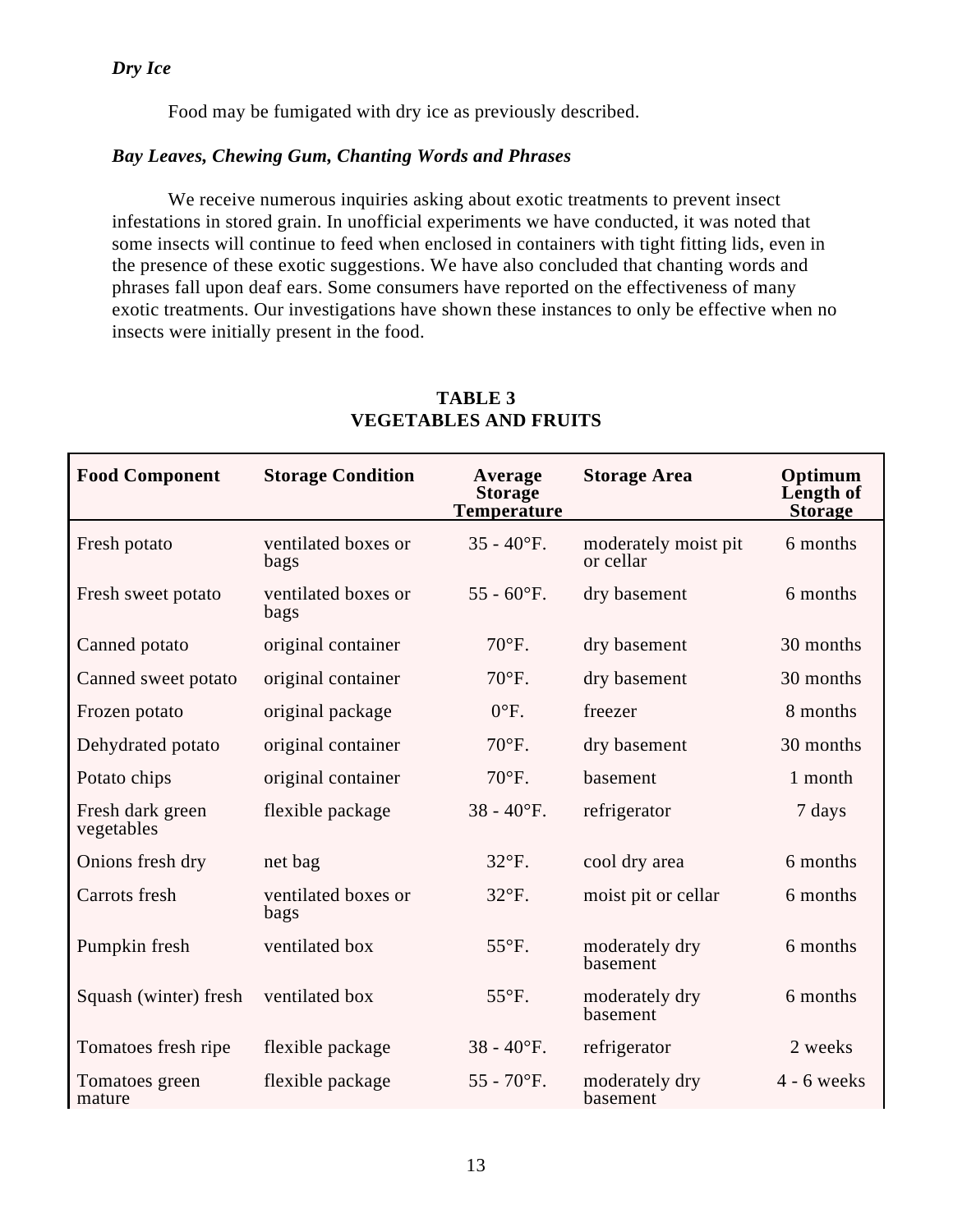| <b>Food Component</b>       | <b>Storage Condition</b>         | Average<br><b>Storage</b><br><b>Temperature</b> | <b>Storage Area</b>               | Optimum<br>Length of<br><b>Storage</b> |
|-----------------------------|----------------------------------|-------------------------------------------------|-----------------------------------|----------------------------------------|
| Cabbage fresh               | ventilated box                   | 32°F.                                           | moderately moist pit<br>or cellar | 6 months                               |
| Other fresh<br>vegetables   | flexible package                 | $38 - 40$ °F.                                   | refrigerator                      | $1 - 2$ weeks                          |
| Beets fresh                 | ventilated box                   | $32^{\circ}F$ .                                 | moist pit or cellar               | 6 months                               |
| Canned vegetables           | original container               | $70^{\circ}$ F.                                 | dry basement                      | 24 months                              |
| Frozen vegetables           | original container               | $0^{\circ}$ F.                                  | freezer                           | 12 months                              |
| Dehydrated<br>vegetables    | air & moisture-proof<br>cont.    | 70°F.                                           | dry basement                      | 8 months                               |
| Fresh citrus fruits         | ventilated container             | 32°F.                                           | moderately moist<br>cellar        | 8 weeks                                |
| <b>Bananas</b> fresh        | ventilated container             | $60 - 70$ °F.                                   | basement                          | 1 week                                 |
| Berries fresh               | ventilated container             | $38 - 40$ °F.                                   | refrigerator                      | $1 - 2$ weeks                          |
| Pears fresh                 | ventilated container             | $32^{\circ}F$ .                                 | moderately moist<br>cellar        | 4 months                               |
| Apples fresh                | separated in boxes               | 32°F.                                           | moderately moist<br>cellar        | 6 months                               |
| <b>Canned fruits</b>        | original container               | $70^{\circ}$ F.                                 | dry basement                      | 24 months                              |
| Frozen fruits               | original container               | $0^{\circ}$ F.                                  | freezer                           | 12 months                              |
| Dehydrated fruits           | air and moisture-<br>proof cont. | 70°F.                                           | dry basement                      | 8 months                               |
| Canned fruit juices         | original container               | 70°F.                                           | dry basement                      | 24 months                              |
| Frozen fruit juices         | original container               | $0^{\circ}$ F.                                  | freezer                           | 12 months                              |
| Dehydrated fruit<br>juices  | air & moisture-proof<br>cont.    | 70°F.                                           | dry basement                      | 12 months                              |
| Canned vegetable<br>juice   | original container               | 70°F.                                           | dry basement                      | 12 months                              |
| Canned tomato<br>condiments | original container               | 70°F.                                           | dry basement                      | 24 months                              |
| Jams and jellies            | original container               | $70^{\circ}$ F.                                 | dry basement                      | 18 months                              |
| Pickles                     | original container               | 70°F.                                           | dry basement                      | 12 months                              |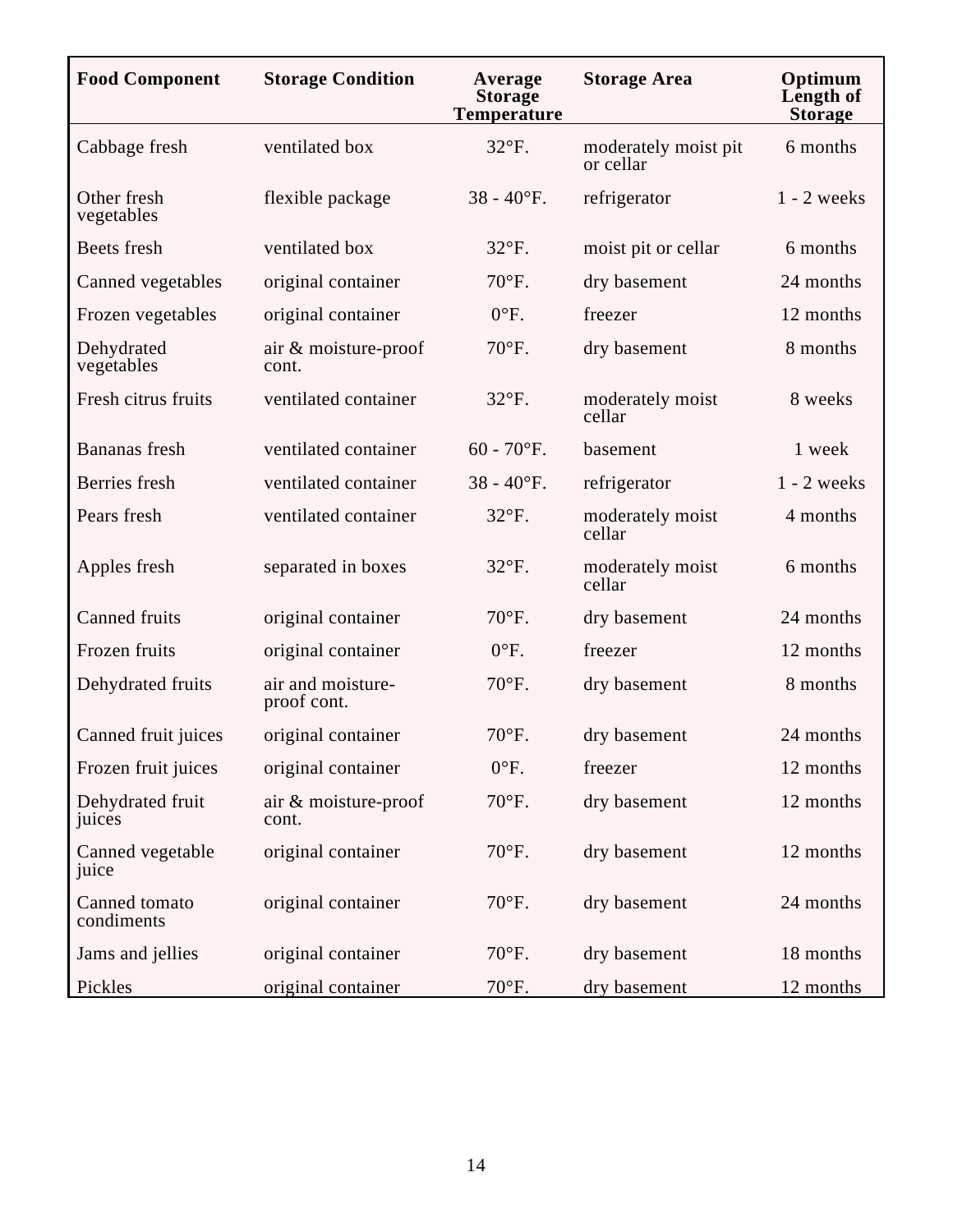#### **TABLE 4 BREAD, CEREAL, RICE AND PASTA**

| <b>Food Component</b>                                                     | <b>Storage Condition</b>          | Average<br><b>Storage</b><br><b>Temperature</b> | <b>Storage</b><br>Area | Optimum<br>Length of<br><b>Storage</b> |
|---------------------------------------------------------------------------|-----------------------------------|-------------------------------------------------|------------------------|----------------------------------------|
| Flour (whole wheat graham)                                                | 10 - 12% moisture sealed<br>cont. | $70^{\circ}$ F.                                 | basement               | 2 weeks                                |
| Flour (white enriched)                                                    | 10 - 12% moisture sealed<br>cont. | $70^{\circ}$ F.                                 | basement               | 1 year                                 |
| Prepared flour mixes<br>(pancake, muffin, cake)                           | original container                | $70^{\circ}$ F.                                 | basement               | 8 months                               |
| Hot breakfast cereals<br>(wheat and oat)                                  | original container                | 70°F.                                           | basement               | 6 months                               |
| Cold breakfast cereals<br>(corn, oat, wheat, rice)                        | original container                | 70°F.                                           | basement               | 1 year                                 |
| Rice, dried (brown, white<br>enriched)                                    | 10 - 12% moisture sealed<br>cont. | $70^{\circ}$ F.                                 | basement               | 2 years                                |
| Cornmeal                                                                  | original container                | $70^{\circ}$ F.                                 | basement               | 1 year                                 |
| Pasta, dried                                                              | 10 - 12% moisture sealed<br>cont. | 70°F.                                           | basement               | 2 years                                |
| Popcorn, unpopped                                                         | original container (can)          | $70^{\circ}$ F.                                 | basement               | 3 years                                |
| Popcorn, unpopped                                                         | original container (bag)          | 70°F.                                           | basement               | 3 months                               |
| Bread fresh purchased                                                     | original container                | $70^{\circ}$ F.                                 | basement               | 5 days                                 |
| Bread frozen purchased                                                    | original container                | $0^{\circ}$ F.                                  | freezer                | 6 months                               |
| Bread made from whole<br>wheat<br>(ground fresh)                          | polyethylene bags                 | 70°F.                                           | basement               | 3 days                                 |
| Bread made from white flour                                               | polyethylene bags                 | $70^{\circ}$ F.                                 | basement               | 5 days                                 |
| Raw batters and doughs<br>frozen                                          | original container                | $0^{\circ}$ F.                                  | freezer                | 3 months                               |
| Pretzels, crackers, cereal<br>snacks                                      | original container                | 70°F.                                           | basement               | 3 months                               |
| Other bakery products (fresh<br>rolls,<br>cakes and cookies<br>purchased) | polyethylene bags or<br>cartons   | $70^{\circ}$ F.                                 | kitchen                | 4 days                                 |
| Other bakery products<br>(frozen rolls, cakes and<br>cookies)             | polyethylene bags or<br>cartons   | $0^{\circ}$ F.                                  | freezer                | 6 months                               |
| Raw whole wheat                                                           | 10 - 12% moisture sealed<br>cont. | 70°F.                                           | basement               | 25 years                               |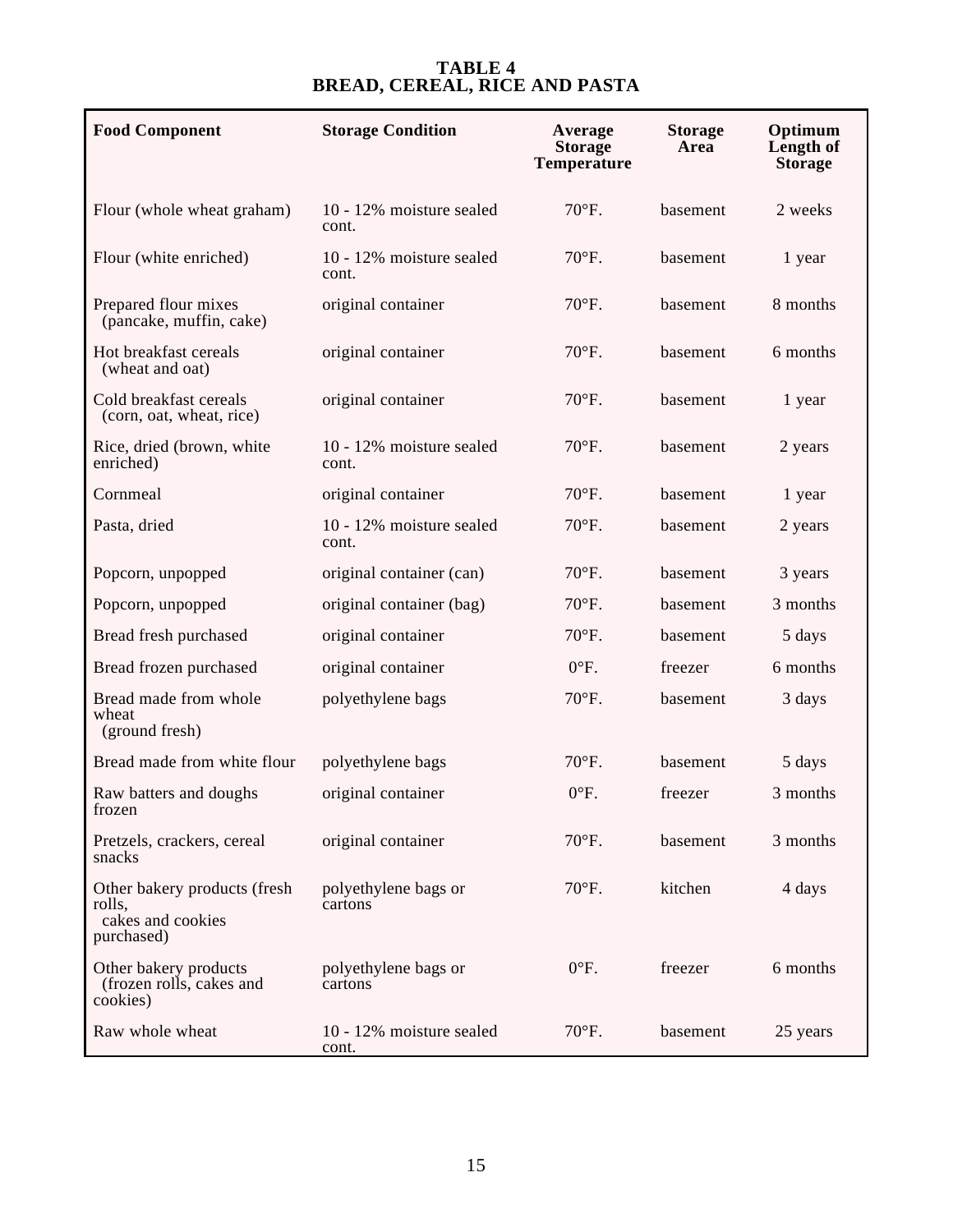| <b>Food Component</b>                             | <b>Storage Condition</b>            | Average<br><b>Storage</b><br><b>Temperature</b> | <b>Storage Area</b> | Optimum<br>Length of<br><b>Storage</b> |
|---------------------------------------------------|-------------------------------------|-------------------------------------------------|---------------------|----------------------------------------|
|                                                   |                                     |                                                 |                     |                                        |
| Beef fresh                                        | original package                    | $38 - 40$ °F.                                   | refrigerator        | 4 days                                 |
| Beef ground                                       | original package                    | $38 - 40$ °F.                                   | refrigerator        | $1-2$ days                             |
| Beef frozen                                       | air and moisture-proof<br>container | $0^{\circ}$ F.                                  | freezer             | 10 months                              |
| Beef corned                                       | original package                    | $38 - 40$ °F.                                   | refrigerator        | 2 weeks                                |
| Beef chipped                                      | vacuum package                      | $38 - 40$ °F.                                   | refrigerator        | 28 - 42 days                           |
| Beef dried                                        | restructured and dried<br>in a can  | 70°F.                                           | cool basement       | 18 months                              |
| Beef canned<br>(in chunks with natural<br>juices) | original package                    | 70°F.                                           | cool basement       | 30 months                              |
| Pork frozen                                       | air and moisture-proof<br>container | $0^{\circ}$ F.                                  | freezer             | $4 - 6$ months                         |
| Pork fresh                                        | original package                    | $38 - 40$ °F.                                   | refrigerator        | 4 days                                 |
| Pork cured                                        | vacuum package                      | $38 - 40$ °F.                                   | refrigerator        | 4 weeks                                |
| Pork sausage                                      | original package                    | $38 - 40$ °F.                                   | refrigerator        | 4 days                                 |
| Veal fresh                                        | original package                    | $38 - 40$ °F.                                   | refrigerator        | 4 days                                 |
| Veal frozen                                       | air and moisture-proof<br>container | $0^{\circ}$ F.                                  | freezer             | 8 months                               |
| Lamb fresh                                        | original package                    | $38 - 40$ °F.                                   | refrigerator        | 4 days                                 |
| Lamb frozen                                       | air and moisture-proof<br>container | $0^{\circ}$ F.                                  | freezer             | 8 months                               |
| Variety meats fresh                               | original package                    | $38 - 40$ °F.                                   | refrigerator        | 2 days                                 |
| Variety meats frozen                              | air and moisture-proof<br>container | $0^{\circ}$ F.                                  | freezer             | 4 months                               |
| Frankfurters                                      | vacuum package                      | $38 - 40$ °F.                                   | refrigerator        | 3 weeks                                |
| Processed lunch meats                             | vacuum package                      | $38 - 40$ °F.                                   | refrigerator        | 4 weeks                                |
| Chicken and turkey<br>fresh                       | original package                    | $38 - 40$ °F.                                   | refrigerator        | 5 days                                 |
| Chicken and turkey<br>frozen                      | air and moisture-proof<br>container | $0^{\circ}$ F.                                  | freezer             | 8 months                               |
| Fish frozen (varies with<br>species)              | original package                    | $0^{\circ}$ F.                                  | freezer             | $3 - 9$ months                         |

## **TABLE 5 MEAT, POULTRY, FISH AND LEGUMES**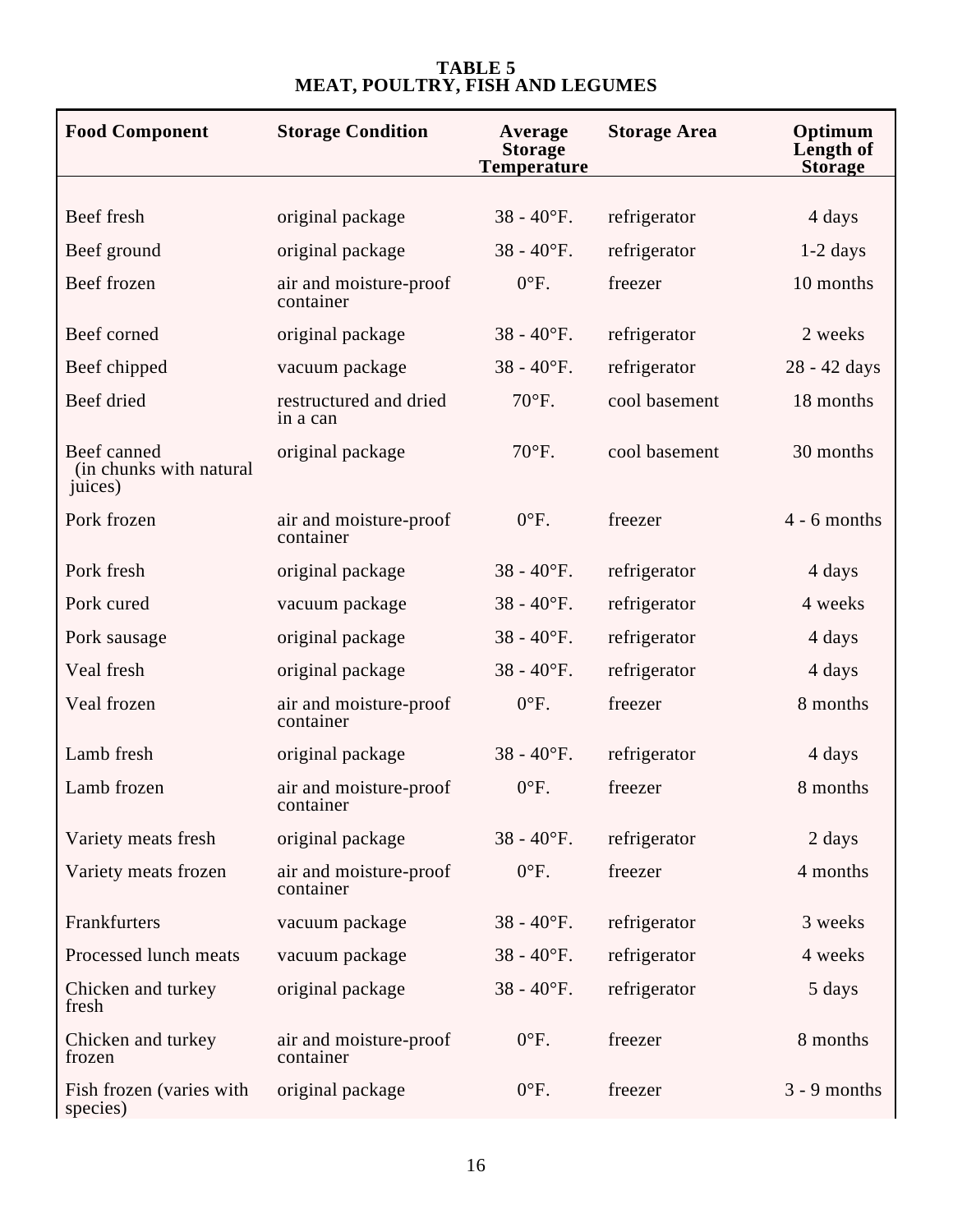| <b>Food Component</b> | <b>Storage Condition</b>            | Average<br><b>Storage</b><br><b>Temperature</b> | <b>Storage Area</b> | Optimum<br>Length of<br><b>Storage</b> |
|-----------------------|-------------------------------------|-------------------------------------------------|---------------------|----------------------------------------|
| Fish smoked           | vacuum package                      | $38 - 40$ °F.                                   | refrigerator        | 4 weeks                                |
| Fish canned           | original package                    | $70^{\circ}$ F.                                 | cool basement       | 18 months                              |
| Fish shellfish frozen | original package                    | $0^{\circ}$ F.                                  | freezer             | 3 months                               |
| Eggs fresh            | original package                    | $38 - 40$ °F.                                   | refrigerator        | 4 weeks                                |
| Eggs dried            | original package                    | $70^{\circ}$ F.                                 | cool basement       | 36 months                              |
| Egg substitutes       | original package                    | $0^{\circ}$ F.                                  | freezer             | 3 months                               |
| <b>Nuts</b>           | original package                    | $70^{\circ}$ F.                                 | cool/dry basement   | 12 months                              |
| Beans dry             | rigid plastic or metal<br>container | $70^{\circ}$ F.                                 | cool/dry basement   | 12 months                              |
| Peas and lentils      | rigid plastic or metal<br>container | $70^{\circ}$ F.                                 | cool/dry basement   | 12 months                              |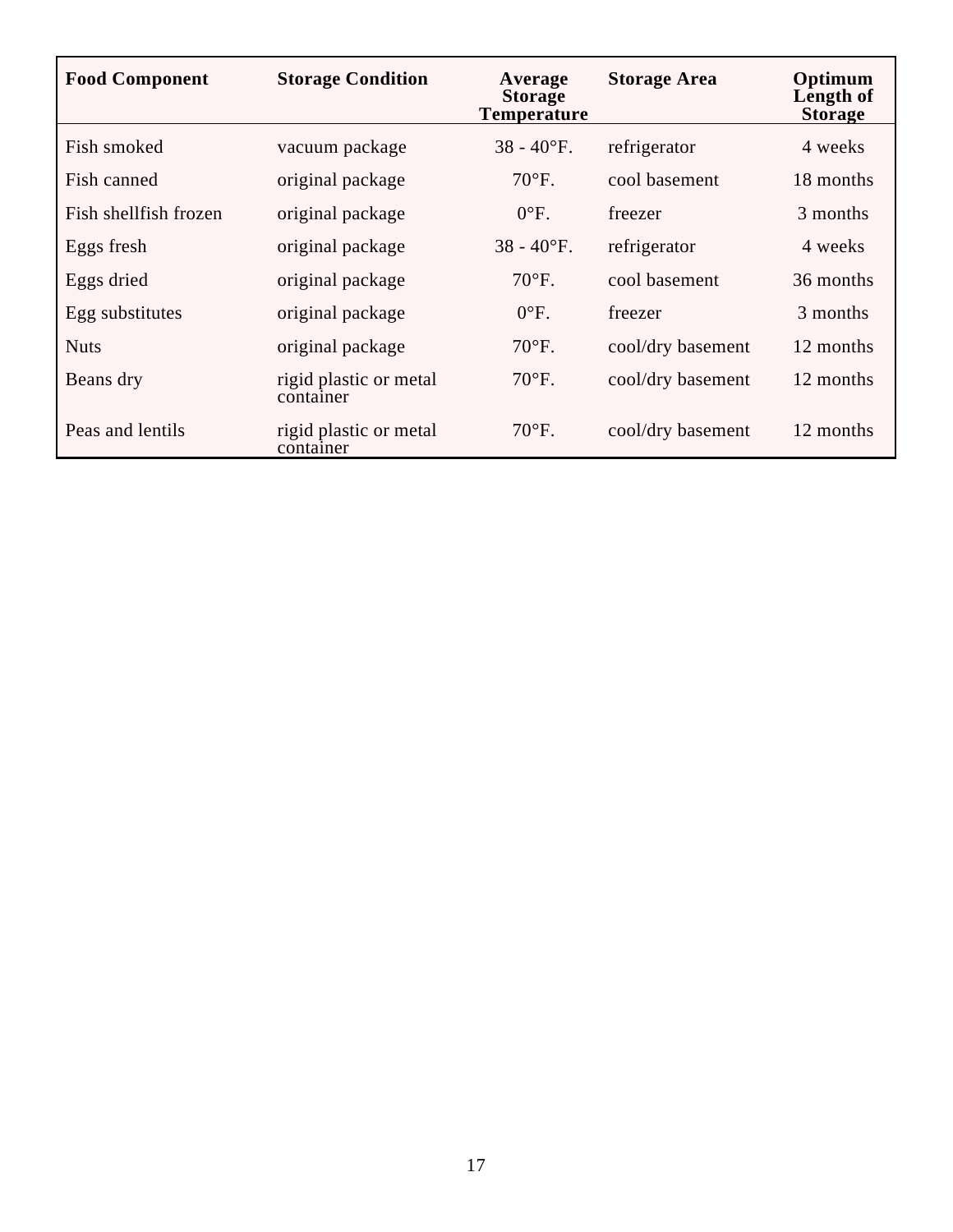#### **TABLE 6 DAIRY PRODUCTS**

| <b>Food Component</b>                | <b>Storage Condition</b>             | Average<br><b>Storage</b><br><b>Temperature</b> | <b>Storage Area</b>    | Optimum<br>Length of<br><b>Storage</b> |
|--------------------------------------|--------------------------------------|-------------------------------------------------|------------------------|----------------------------------------|
| Fresh fluid milk whole               | original container                   | $38 - 40$ °F.                                   | refrigerator           | 14 days                                |
| Fresh fluid milk 2%                  | original container                   | $38 - 40$ °F.                                   | refrigerator           | 14 days                                |
| Fresh fluid milk skim                | original container                   | $38 - 40$ °F.                                   | refrigerator           | 14 days                                |
| Fresh fluid buttermilk               | original container                   | $38 - 40$ °F.                                   | refrigerator           | 14 days                                |
| Fresh fluid milk chocolate           | original container                   | $38 - 40$ °F.                                   | refrigerator           | 14 days                                |
| Canned evaporated milk               | can inverted at 2 month<br>intervals | $60 - 70$ °F.                                   | basement               | 12 months                              |
| Canned condensed milk                | can inverted at 2 month<br>intervals | $60 - 70$ °F.                                   | basement               | 12 months                              |
| Dry milk products                    | original container                   | $60 - 70$ °F.                                   | basement               | 24 months                              |
| Cream light                          | original container                   | $38 - 40$ °F.                                   | refrigerator           | 14 days                                |
| Cream heavy                          | original container                   | $38 - 40$ °F.                                   | refrigerator           | 14 days                                |
| Cream half and half                  | original container                   | $38 - 40$ °F.                                   | refrigerator           | 14 days                                |
| Cream substitutes                    | original container                   | $60 - 70$ °F.<br>or frozen                      | basement<br>or freezer | 24 months                              |
| Cream sour                           | original container                   | $38 - 40$ °F.                                   | refrigerator           | 14 days                                |
| Yogurt                               | original container                   | $38 - 40$ °F.                                   | refrigerator           | 14 days                                |
| Ice cream                            | air and moisture-proof<br>container  | $0^{\circ}$ F.                                  | freezer                | 30 days                                |
| Ice milk                             | air and moisture-proof<br>container  | $0^{\circ}$ F.                                  | freezer                | 30 days                                |
| Sherbet                              | air and moisture-proof<br>container  | $0^{\circ}$ F.                                  | freezer                | 30 days                                |
| Natural American cheeses             | vacuum package                       | $38 - 40$ °F.                                   | refrigerator           | 6 months                               |
| <b>Processed American</b><br>cheeses | vacuum package                       | $38 - 40$ °F.                                   | refrigerator           | 8 months                               |
| Swiss cheese                         | vacuum package                       | $38 - 40$ °F.                                   | refrigerator           | 6 months                               |
| Cottage cheese creamed               | original container                   | $38 - 40$ °F.                                   | refrigerator           | 14 days                                |
| Cream cheese                         | original container                   | $38 - 40$ °F.                                   | refrigerator           | 21 days                                |
| Dry cheeses                          | original container                   | $60 - 70$ °F.                                   | basement               | 3 months                               |
| Cheese spreads, dips, etc.           | original container                   | $38 - 40$ °F.                                   | refrigerator           | 21 days                                |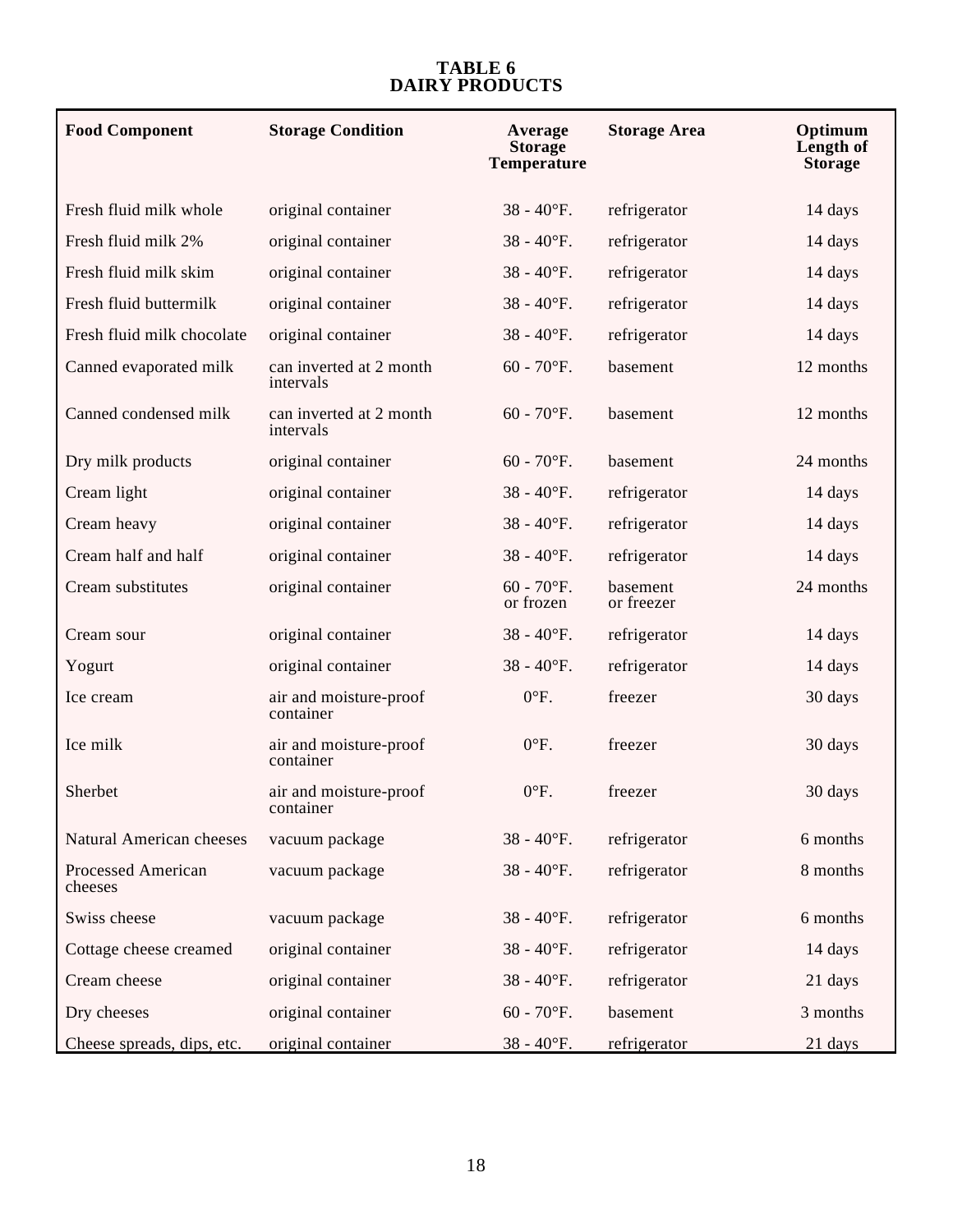- Bailey, W.W. 1944. Food technology problems in the Southwest Pacific area. Proc. Inst. Food Tech., 19-25.
- Ballantyne, R.M., and M.C. Anglin. 1955. The effect of temperature on the stability of packed ration items from the Canadian five-man Arctic ration pack RPX-1B. Def. Res. Med. Lab. Rpt. No. 173-13.
- Berryhill, F.M., T.J. Keefe, and J.G. Armstrong. 1954. Arctic survival food packets X-50 and RPX-3. Def. Med. Res. Lab. Rpt. No. 173-7. Toronto.
- Berryhill, F.M., M.A. Kennedy, and M.C. Fleming. 1955. Stability of ration pack RPX-1. Def. Res. Med. Lab. Project 173-35-2. Rpt. No. 173-10. Toronto.
- Brenner, S. 1947. Cooperative high temperature canned food storage study. QMFCI Project 7-84-12- 02. Interim Rpt. No. 4. Chicago, IL.
- Brenner, S., V.0. Wodicka, and S.G. Dunlop. 1948. Retention of nutrients in canned foods. Food Tech. 2:207-220.
- Cecil, S.R., and J.G. Woodroof. 1963. The stability of canned foods in long-term storage. Food Tech. 17:131-138.
- Defense Supply Agency Manual DSAM 4145.1. 1969. Storage and materials handling. Storage of special commodities, chap. 5, 55-1 through 55-23.
- Fishwick, M.J., and S. Zmarlicki. 1970. Freeze-dried turkey muscle. I. Changes in nitrogenous compounds and lipids of dehydrated turkey during storage. J. Sci. Food Agric. 21:155-160.
- Fishwick, M.J. 1970. Freeze dried turkey muscle. II. Rose of haem pigments as catalysts in the autooxidation of lipid constituents. J. Sci. Food Agric. 21:160-163.
- Fugal, H.P. 1954. Progress in meat dehydration. Food Eng. 26:74-76.
- Gardner, B.S., Jr. 1948. An organoleptic evaluation of the keeping quality of army canned meats before and after storage. QMFCI Project 7-84-06-22. Interim Rpt. 1.
- Gardner, B.S., Jr. 1949. Army tests reveal how storage affects canned meat flavor. Food Ind. 21:889-890.
- Gooding, E.G.B. 1962. The storage behavior of dehydrated foods, p. 22-38. In John Hawthorn and Jas. Miul Leitch (Eds.). Recent Advances in Food Science. Butterworths, London.
- Guerrant, N.B., M.C. Vavick, and R.A. Dutcher. 1945. Nutritive values of canned foods; influence of temperature and time of storage on vitamin contents. Ind. Eng. Chem. 37:1240-1243.
- Kemp, J.D., E.A. Bloore, J.W. Haynes, and S.H. McDonald. 1958. Storage performance of emergency food packet (RR2) prototypes. Def. Res. Med. Lab. Rpt. No. 173-31. Toronto.
- Kemp, J.D., A.J. Ducker, R.M.Ballantyne. 1958. Performance of enamel-lined aluminum cans in storage studies with eighteen foods. Def. Res. Med. Lab. Rpt. No. 174-4. Toronto.
- King, J. 1948. Scientific problems in feeding a modern army in the field. J. Soc. Chem. Ind. 47:739-743.
- Labuza, T.P. 1982. Shelf-life dating of foods. Food and Nutrition Press, Inc. Westport, CT. 500 p.
- McAllister, P.R., and R. Roberts. 1980. Home storage of wheat and grain products. USU Extension Circular 371. Logan, UT. 9 p.
- McConnell, J.E.W., W.B. Esselen, and N. Guggenberg. 1945. The effect of storage conditions and type of container on the stability of carotene in canned vegetables. Fruit Prod. J. 24:133-135.